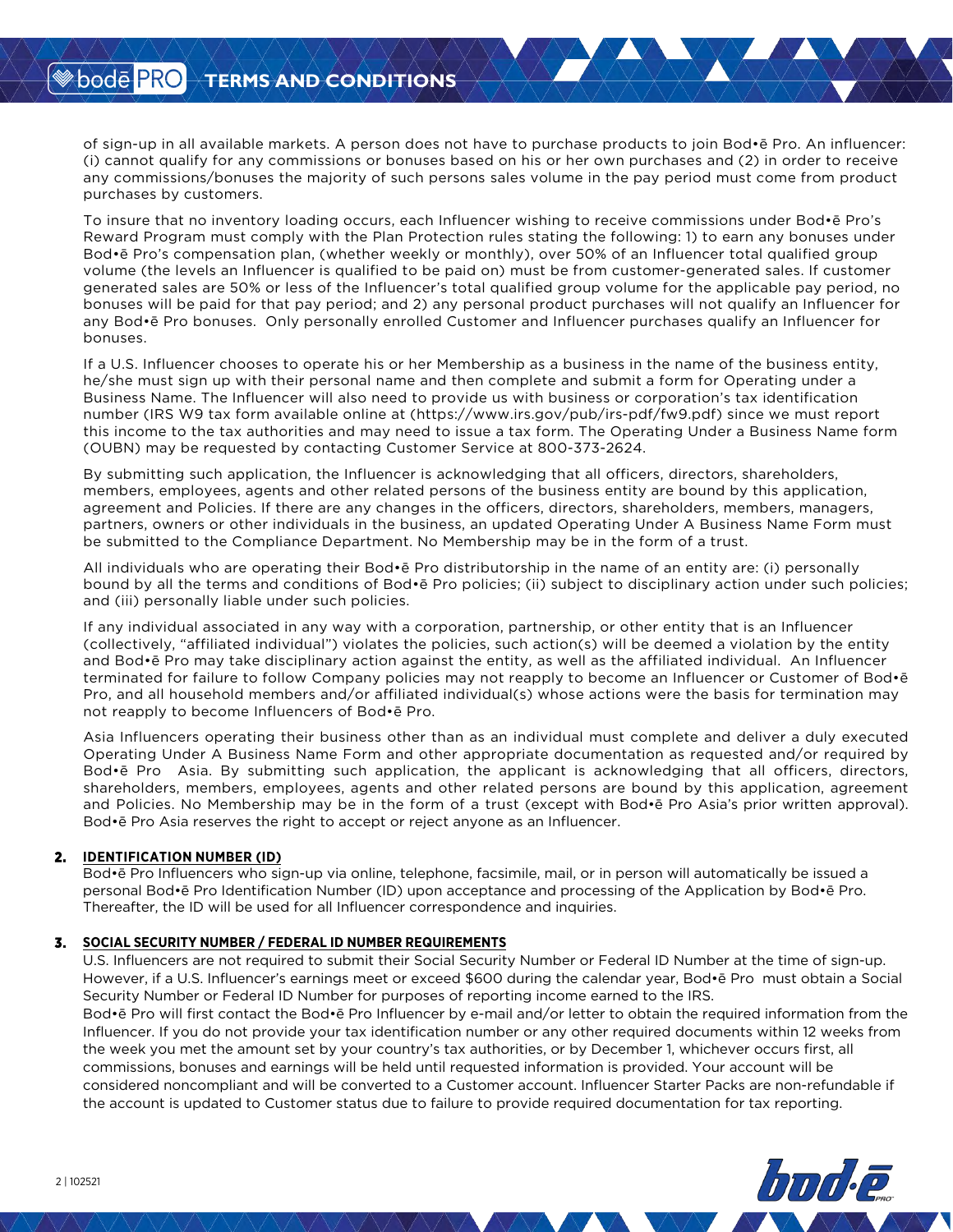European Influencers are required to submit their Tax ID number and indicate if they are registered for VAT. European Influencers operating as a business must indicate the geographical address of their business. On request, European Influencers operating as a business must provide Bod Pro with their business registration number and name of a registry together with a scanned copy of an extract from the appropriate registry. Where appropriate and at Bod Pro s request European Influencers are required to submit a proof of tax residence.

### **4. NO PRODUCT PURCHASE REQUIRED**

No product purchase is required to join Bod Pro.

### **5. INFLUENCER STATUS AS AN INDEPENDENT CONTRACTOR**

Bod Pro Influencers are independent contractors and are not to be considered purchasers of an intangible franchise or a distributorship. The agreement between Bod Pro and its Influencers does not create an employer/employee relationship, partnership, or joint venture between Bod Pro and the Influencers. Bod Pro Influencers have no authority to bind Bod Pro to any obligation. It is each Influencer's responsibility to pay all income, social security, local or applicable taxes. Influencers are not eligible for employee benefits, such as unemployment compensation, worker's compensation or minimum wages. Each Influencer is encouraged to set his or her their own hours and to supply all of his or her their own equipment and tools for operating his or her their business, such as telephones, transportation, professional services, office equipment and supplies. Further, each Influencer should determine his or her own methods of sale, so long as he or she complies they comply with the T&Cs of Bod Pro.

### **6. INFLUENCER OPPORTUNITIES**

Active Bod Pro Influencers in good standing have the opportunity to:

- 1. Sell and market Bod Pro products and earn commissions and bonuses from these sales
- 2. Participate in the Bod Pro Compensation Plan
- 3. Enroll Customers and Influencers into their network organization
- 4. Receive a corporately-hosted Influencer Web site for marketing purposes as long as they are active

There are no exclusive territorial restrictions granted to any Influencer.

### 7. AGREEMENT TO BE FAMILIAR WITH AND ABIDE BY CURRENT BOD•**@RO TERMS AND CONDITIONS ANDREWARD PLAN**

Pro has implemented the Application, Company T&Cs, rules, regulations and Reward Program requirements (as found on our corporate Web site, BodePro.com) to insure proper sales and marketing procedures and to prohibit improper, abusive or illegal acts. The Reward Program is deemed to be part of Bod Pros terms and conditions. Each Influencer shall be familiar with all current and subsequently amended Application terms, Company T&Cs, and the Reward Program, and shall conduct their Membership in strict compliance therewith. As an Influencer, you must review the current Company terms and conditions and Reward Program terms located on BodePro.com on a regular basis to ensure your familiarity. The placing of orders for product with Bod Pro is a reaffirmation of such commitment to abide by all existing Company policies and Reward Program T&Cs.

### **8. SIGN-UP ONLINE / BY FAX / TELEPHONE / IN PERSON**

This program allows an Influencer to give a prospect his or her ID along with their Web site address so that the prospect can sign-up online, by fax, telephone or in person. The prospective Customer must provide his or her Enroller and placement information, shipping and mailing address, and proper method of payment. The new customer is then able to place orders and upgrade to Influencer when they have referred a minimum of one (1) customer and have purchased an Influencer Starter pack for \$29.95 and have agreed to the Companys T&Cs.

A Customer with 25+ points purchased within a calendar month is considered an Active Customer. An Influencer with a personally enrolled customer and 100+ Front Line Points (FLP) accumulated within a calendar is considered an Active Influencer. If Influencer chooses to participate in Auto-delivery, the processing date will be assigned by Bod Pro at the time of sign-up. Influencers will have the ability to change their Auto-delivery batch date in their Back Office.

A new Bod Pro Influencer can request a placement change within five (5) days from the date of sign-up under certain circumstances only (i.e., clerical error, etc.). Bod Pro will review the placement change request and make its decision based on the facts of each case. Ultimately, Bod Pro, in its sole discretion, has the final decision to accept or reject any and all placement changes. These changes may be received by hardcopy application or by email. Please note, when placement changes are made after bonuses pay out, no recalculations will be done.

San Dode <mark>PRO</mark>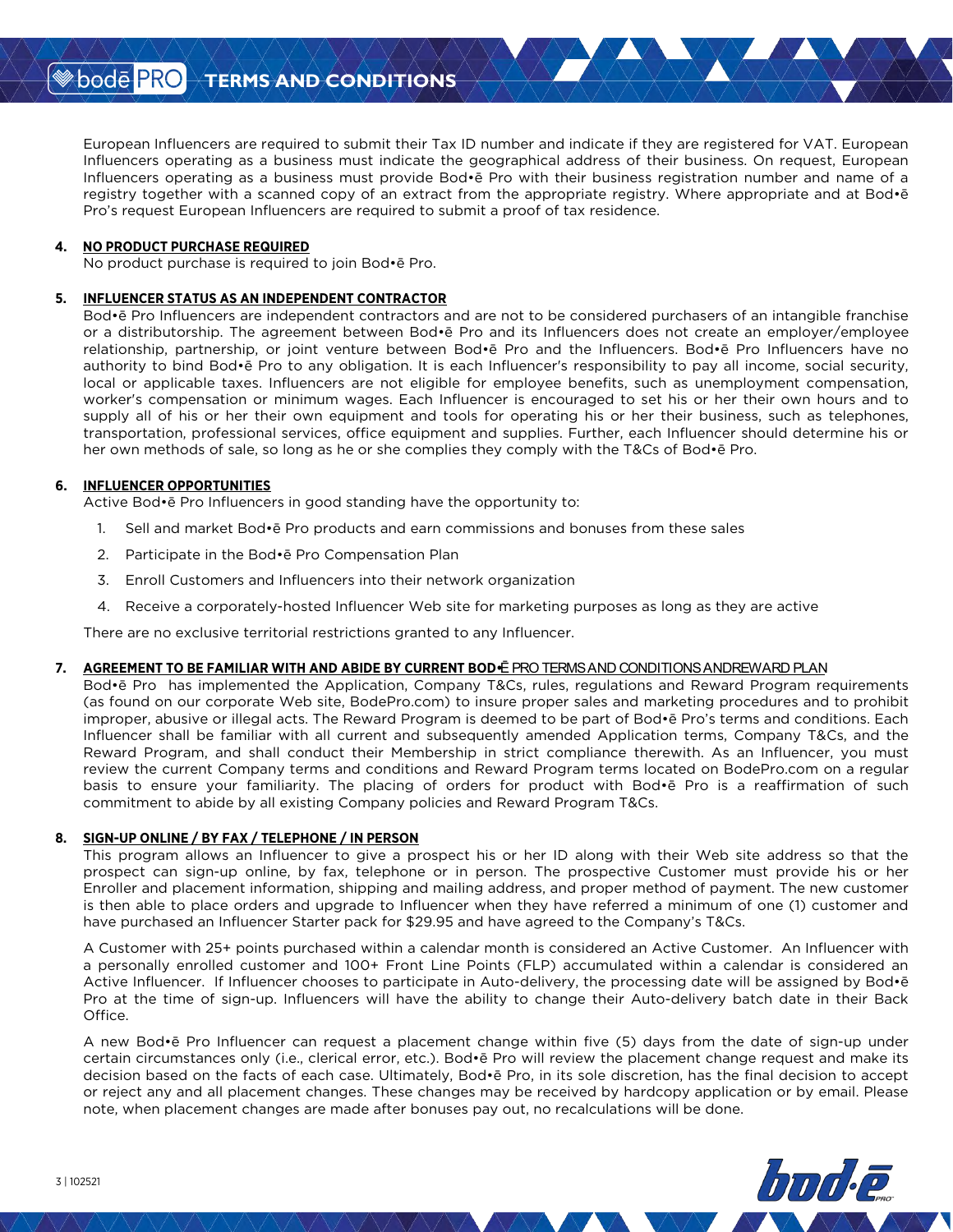There is a \$50 (USD) processing fee for each placement request. Bod•ē Pro reserves the right to charge a higher processing fee for complex requests.

An Influencer is required to fill out the Application form with current, complete, and accurate information. Enroller changes may be requested within ten (10) days from the entry date of the person on whom the Enroller is changing. These changes must be requested by the current Enroller. Bod•ē Pro has the final decision to accept or reject any Enroller change requests, regardless of when the request is placed.

There is a \$50 (USD) processing fee for each Enroller change request. Bod•ē Pro reserves the right to charge a higher processing fee for complex requests.

It is the sole responsibility of the sponsoring and/or enrolling Influencer to inform applicants who sign-up online or by fax that they are joining the Bod•ē Pro team as a Customer or independent Influencer, subject to all the T&Cs set forth in the Company terms and conditions, T&Cs of the Application and Agreement and the Reward Program policies.

#### **9. LEGAL AGE**

All Bod•ē Pro Influencers must be 18 years old or older and meet all other criteria in the state/province/country in which they distribute Bod•ē Pro products.

#### **10. SIMULTANEOUS INTERESTS**

Bod•ē Pro Influencers and Customers may not have an interest in more than one (1) Bod•ē Pro account. There are exceptions to this rule based on Bod•ē Pro's review, discretion and approval: 1) if you qualify under the "Succession" section2) if you qualify under the "Spouses" section.

#### **11. SPOUSES**

Bod•ē Pro wants every person to have the opportunity to benefit from its marketing program. Therefore, husbands and wives, common-law couples or domestic partners (collectively, "spouses") have the option to maintain one (1) joint Membership or they are permitted to each possess their own separate Membership, as long as both Memberships are within the same organization. In addition, the spouses must have the same Enroller or one spouse must be the Enroller of the other.

Spouses who wish to maintain one (1) Membership must be jointly sponsored on the application. If only one (1) spouse chooses to participate in the Bod•ē Pro business opportunity, he or she understands that the active spouse's Membership may be terminated for any actions taken by the non-Influencer spouse that would violate Company policies if he or she was an Influencer. In addition, if each Spouse owns their own separate Membership, he or she understands that both Memberships may be terminated for any actions taken by one or the other Spouse that would violate Company policies.

If a married couple obtains one (1) Membership and notifies Bod•ē Pro of a divorce, they should contact Bod•ē Pro as to how the Membership is to be managed thereafter. Otherwise, Bod•ē Pro will consider the person who was originally listed as the Influencer as the continuing Influencer. In the event of divorce or legal separation of a joint Membership, legal court documents relating to such action or a settlement agreement signed by both parties, as requested by the Company, must be submitted to the Company. Bod•ē Pro may, but is not required to, withhold payment of commissions until sufficient legal documentation is provided.

Spouses are jointly and severally responsible for the actions of each other that may violate any of Bod•ē Pro's policies and are subject to disciplinary action under these policies for such actions.

#### **12. ACTIONS OF HOUSEHOLD MEMBER AND/OR AFFILIATED INDIVIDUALS**

If any member of an Influencer's immediate household engages in any activity which, if performed by the Influencer, would violate any provision of these policies, such activity will be deemed a violation by the Influencer and Bod•ē Pro may take disciplinary action pursuant to the policies against the Influencer. An Influencer's "immediate household" is defined as spouses (as defined in the Spouses section) and dependents living at home or doing business at the same address.

Similarly, if any individual associated in any way with a corporation, partnership, or other entity (collectively, "affiliated individual") violates the terms and conditions, such action(s) will be deemed a violation by the entity, and Bod•ē Pro may take disciplinary action against the entity.

An Influencer terminated for failure to follow Company policies may not reapply to become an Influencer or Customer of Bod•ē Pro, nor may the household member and/or affiliated individual(s) whose actions were the basis for termination reapply to become an Influencer or Customer of Bod•ē Pro.

**<sup>◈</sup>bodē PRO**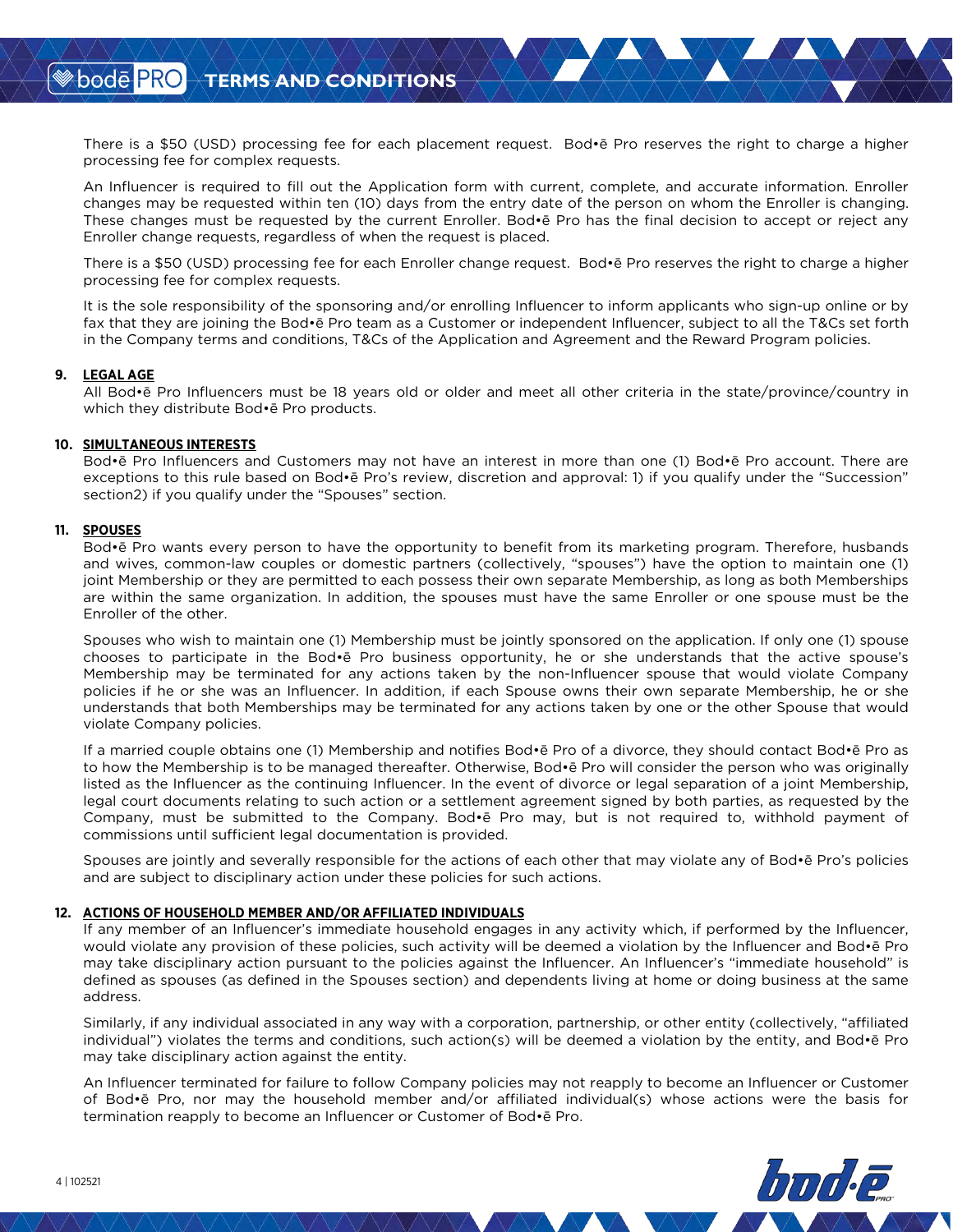### **13. PRICE CHANGES**

The prices of all Bod•ē Pro products and sales aids are subject to change upon thirty days prior written notice.

### **14. RETAIL RECEIPTS**

Bod•ē Pro Influencers are allowed to retail product in countries where Bod•ē Pro has an official corporate presence. Bod•ē Pro Influencers are prohibited from retailing the product in countries where Bod•ē Pro is open as a Not for Resale opportunity. Bod•ē Pro will publish notice in the Company's publication and/or on the corporate Web site when a country is opened and whether it is a Not for Resale opportunity. Bod•ē Pro Influencers in countries that allow for retail sales must provide their retail customers with an official Bod•ē Pro sales receipt, a copy of which may be found in your back office. Influencers may duplicate the form and must provide one to the retail customer and retain a copy for their records. These receipts outline the Customer refund warranty, as well as Customer protection rights where required by law. Upon Bod•ē Pro's request, Influencers will provide the company with copies of all such receipts for their records. These receipts outline the Customer refund warranty, as well as Customer protection rights where required by law. Upon Bod•ē Pro's request, Influencers will provide the company with copies of all such receipts.

### **15. SALE OF MEMBERSHIP**

A Bod•ē Pro Influencer may not sell, assign or otherwise transfer his or her Membership, marketing position or other Influencer rights unless:

- 1. Bod•ē Pro, in its sole and absolute discretion, approves the transfer in writing as in the best interests of Bod•ē Pro and its Influencers.
- 2. The Bod•ē Pro membership considered for sale is in Good Standing
- 3. The Influencer follows Bod•ē Pro 's policy regarding Sale of Membership (a copy of which may be obtained by contacting the company), and
- 4. There is a \$150 (USD) processing fee for each Sale of Membership request. The fee may be paid by the buyer or seller, and will be charged prior to the processing of the sale.

### **16. SUCCESSION**

Upon the death or incapacity of the Bod•ē Pro Influencer, his or her rights to commissions and marketing position, together with Influencer responsibilities, shall pass to his or her successor in interest upon written application and upon Bod•ē Pro's receipt of all necessary documentation required by Bod•ē Pro. The successor Influencer must execute an Influencer Application and Agreement and fulfill all responsibilities of the Influencer. The successor Influencer may be an existing Influencer as long as he or she complies with all Bod•ē Pro Terms and conditions, including fulfilling all supervisory functions.

### **17. VOLUNTARY CANCELLATION**

The Influencer Agreement may be voluntarily cancelled at any time and for any reason by an Influencer by notifying Bod•ē Pro of the election to cancel, or it may be cancelled by Bod•ē Pro if a Membership, whether it is an Influencer, has no activity for twenty-four (24) consecutive weeks, or due to disciplinary reasons. Influencers and customers may cancel their Membership by sending in a written resignation letter or by calling Customer Service (800-373-2624). If the Influencer or customer chooses to cancel via telephone, for security purposes, they will be required to provide information regarding their account (i.e., Influencer's Social Security Number or equivalent thereto, password, etc.). Bod•ē Pro will send a confirmation e-mail notifying the Influencer or customer that their request to resign, via telephone, has been completed. If the Influencer or customer chooses to resign by written correspondence, the letter must be signed by all parties listed on the Membership. Once an Influencer or customer has voluntarily resigned, his or her Membership will be terminated and no longer exist. An Influencer who resigns voluntarily or is cancelled due to inactivity may re-apply as a customer or Influencer under the original Enroller or may re-apply under a new Enroller after twenty-four (24) weeks of no activity. If the Influencer chooses to re-apply, whether under their original Enroller or a new Enroller, he or she will be placed at the bottom of that Enroller's line of sponsorship. In each case, the Influencer must complete an Application and Agreement Form, and receive the Company's approval.

If an Influencer voluntarily cancels his or her Membership, the effective date of the cancellation shall be the beginning of the volume period in which the resignation occurred and any commissions, bonuses or awards the Influencer may qualify for during that period shall be forfeited.

#### **18. SUSPENSION AND TERMINATION**

Bod•ē Pro reserves the right to suspend and/or terminate any Bod•ē Pro Influencer at any time for cause if Bod•ē Pro

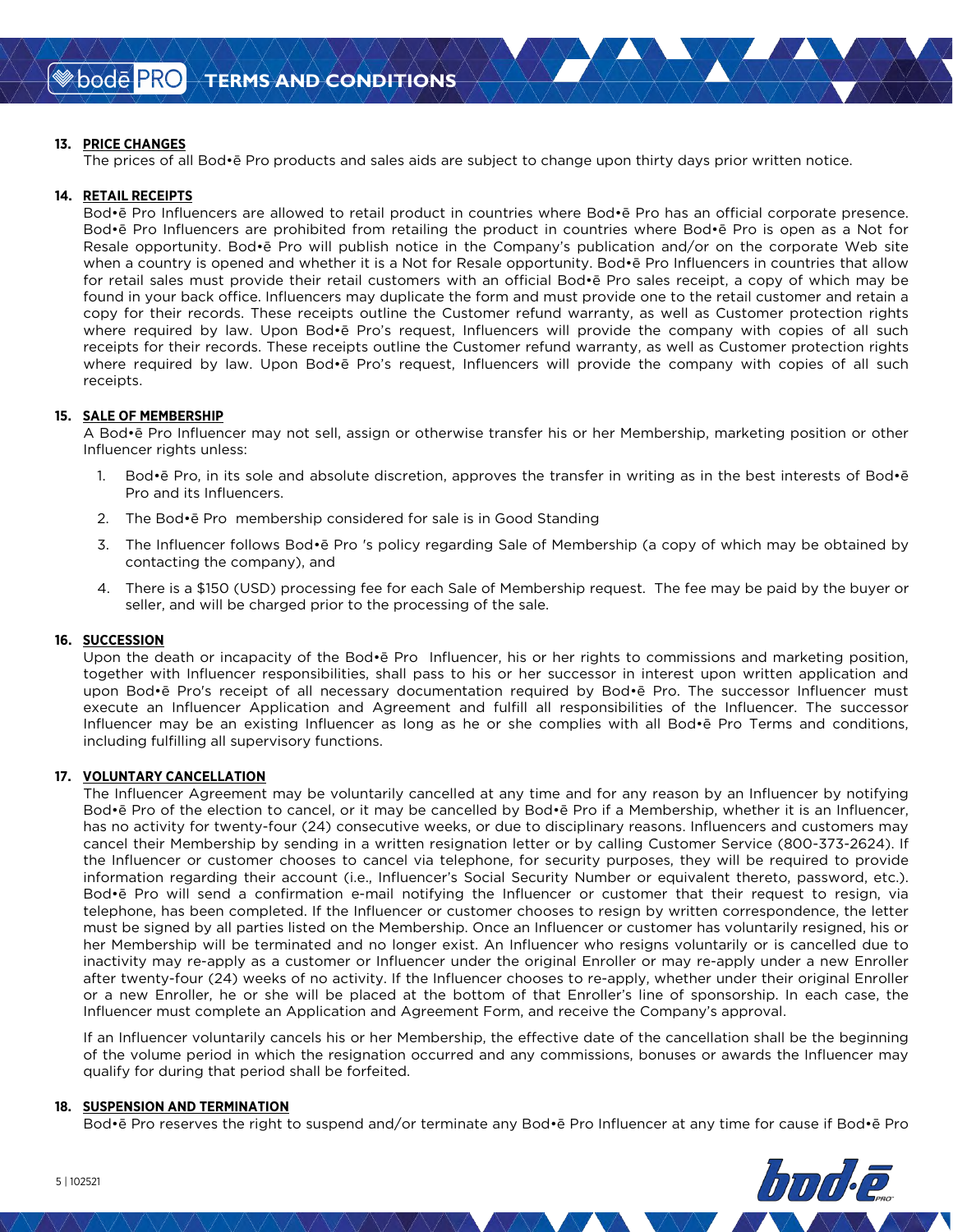determines that the Influencer has violated the provisions of the Influencer Agreement, including the provisions of these T&Cs and/or the Rewards Program as they may be amended, or the provisions of applicable laws and standards of fair dealing. Such suspension and/or termination shall be made by Bod•ē Pro at its discretion.

Upon an involuntary suspension and/or termination, Bod•ē Pro shall notify the Influencer via electronic mail, at the email address listed with Bod•ē Pro. In the event of a suspension and/or termination, the suspended and/or terminated Influencer agrees to immediately cease representing himself or herself as an Influencer.

The Influencer or Customer will be given thirty days time from the date of notification in which to appeal the suspension and/or termination in writing. The appeal correspondence must be received by Bod•ē Pro within that time frame. If the appeal is not received within that time period, the suspension and/or termination will be deemed final. If the Influencer files a timely appeal of suspension, Bod•ē Pro will review and reconsider the suspension, consider any other appropriate action, and notify the Influencer of its decision. Response time from Bod•ē Pro may vary depending upon individual circumstances or severity of the violation. Bod•ē Pro's decision will be final and subject to no further review.

### **19. EFFECT OF SUSPENSION OR TERMINATION**

A Bod•ē Pro Influencer placed under suspension shall not have the right to represent himself or herself as an Influencer, purchase products from Bod•ē Pro, receive any commissions, bonuses, awards, or be eligible to attend Bod•ē Pro functions, until such time as the suspension has been lifted. If any previously accrued volume is flushed during the suspension or as a result of a suspension, it will not be restored. The term "flushed" is defined as a loss of commissionable volume due to inactivity and/or non-qualification. Any commissions, bonuses, and/or awards paid to the Influencer after the date of termination or suspension must be returned.

Suspension is retroactive to the beginning of the volume period in which the alleged wrongful conduct occurred for which the suspension is imposed by Bod•ē Pro. Therefore, there will be no payment of commissions, bonuses or awards in the suspension period.

Termination is retroactive to the beginning of the volume period in which the first misconduct serving in whole or in part as the basis for the termination occurred. In addition to the indemnification obligation set forth herein, an Influencer who is terminated for violation of Company policies shall, upon demand by Bod•ē Pro, be liable to repay, return or compensate Bod•ē Pro for any benefit program, prizes, inventories, bonuses or other compensation received from Bod•ē Pro after the date of the activities causing such termination, as well as any other damages resulting to Bod•ē Pro from such conduct.

An Influencer terminated for failure to follow Company policies, or otherwise for cause, may not reapply to become an Influencer of Bod•ē Pro. If an Influencer's Membership is terminated for a policy violation, Bod•ē Pro reserves the right to terminate any of the Influencer's affiliated household members and affiliated individuals as well, if applicable.

### **ENROLLING POLICIES**

#### **20. ENROLLMENT OPPORTUNITIES**

All Bod•ē Pro Influencers in good standing have the opportunity to enroll others as Customers or Influencers. In addition, every person has the ultimate opportunity to choose his or her own Enroller. If two (2) (or more) Influencers should claim to be the Enroller of the same new Customer or Influencer, Bod•ē Pro shall investigate the dispute and make an independent determination as to the proper Enroller. All Bod•ē Pro Influencers and Customers agree to accept and abide by this decision and understand that the decision of Bod•ē Pro is deemed final.

#### **21. ENROLLER RESPONSIBILITIES**

There is no "secret" involved in Bod•ē Pro or in any business. Those who enroll, but who do not help new Influencers develop their business, meet with limited success. Therefore, the responsibility of the Enroller is to work with new Influencers, helping them learn the business and encouraging them during the critical early months, and thereafter. Enrollers are not required to carry inventory of products or sales aids for new Influencers.

Any Influencer who enrolls Influencers must fulfill the obligation of performing a bona fide supervisory, distribution and selling function in the sale or delivery of product to the ultimate customer and in the training of those enrolled. An Influencer must have ongoing contact, communication and management supervision with his or her sales organization. Examples of such supervision includes, but are not limited to: product presentation, retail sales training (in the countries where retail selling is allowed), newsletters, written correspondence, personal meetings, telephone contact, voice mail, electronic mail, training sessions and accompanying individuals to Bod•ē Pro training. Influencers must be able to provide evidence to Bod•ē Pro, as requested by Bod•ē Pro, of ongoing fulfillment of sponsor responsibilities, including training.

**≫bodē PRO**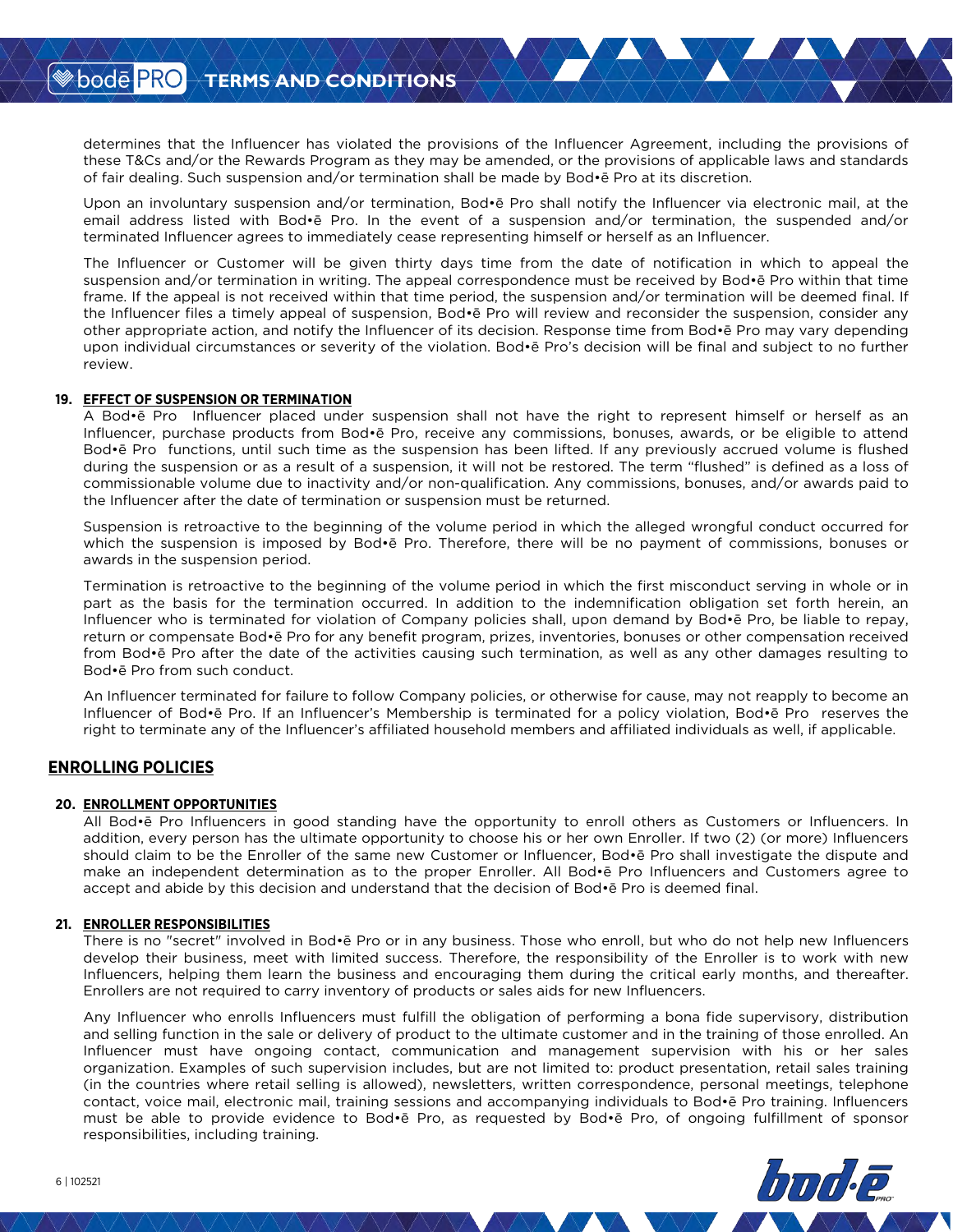### **22. REFERRAL POLICY**

Bod•ē Pro's policy encourages prospects to contact the Influencer who first introduced them to Bod•ē Pro. If a prospect does not have an Influencer contact, Bod•ē Pro will provide him or her with an active Influencer contact.

# **ORDERING / PAYMENT OPTIONS & POLICIES**

### **23. ORDERING METHODS**

Online orders may be placed twenty-four (24) hours a day, seven (7) days a week. Starting periods for each volume period start at 12:00am and end at 11:59pm (Arizona time). All orders must be received at Home Office on or before the close of the volume period.

It is the responsibility of the Influencer to confirm payment acceptance and processing of his or her order. To ensure confirmation, an Influencer can log into their Bod•ē Pro Back Office through BodePro.com. Bod•ē Pro strongly recommends that Influencers document each order number processed.

### **24. PAYMENT OPTIONS**

Orders may be paid by VISA, AMEX, Discover, MasterCard, money order, certified/cashier's check and bank drafts (U.S. funds) will also be accepted. Asian orders (excluding Japan) may be paid using money order, NETS, bank deposit or ewallet. European orders may be paid by VISA, MasterCard, AMEX or Discover. Japan orders may be paid using VISA, AMEX, MasterCard or JCB. Influencers who choose to pay by bank draft (U.S. funds) can call 800-373-2624, Monday through Friday, from 8:00 a.m. to 5:00 p.m. (Arizona time). The company will need your name, address, the Company Identification Number (ID), bank name, account number and routing number in order to process your bank draft. Please allow up to thirty (30) days for initial bank draft processing. If for any reason the transaction is returned unpaid by your bank, it will result in a \$15 service fee debited to your Company account. The Influencer will be notified by e-mail, phone, or mail regarding their returned payment. Bod•ē Pro will not ship any product until the bank draft has been cleared and paid in full using a valid debit or credit card. A balance cannot be cleared by using the same bank draft information. At the Company's discretion, the Influencer will no longer be able to purchase product using a bank draft. Any purchases from this point forward must be by certified funds, cashier's check, credit card or money order. In addition, the Influencer must clear the balance on his/her/their account before he/she/they will be able to order again. Any Influencer found submitting false banking information (e.g., credit card holder, checking account name) with regards to credit card, bank draft, etc., will be subject to immediate termination of their B od•ē Pro Membership, forfeit any and all commissions owed and in holding at that time and may be subject to further legal action.

A bank draft returned by any financial institution to the Company will be regarded as an "outstanding debt" and, as such, is owed to the Company. If Bod•ē Pro receives a chargeback on your credit card from the person who paid for your order, your account will be terminated if the chargeback is not resolved within ninety (90) days. Failure to pay an outstanding debt owed to the Company by the end of the current volume period will result in that amount being debited on your Company account. Any commission earned on your Company account will be reduced by the amount of the outstanding debt. A check will be re-issued for any amount that is \$10 or more and will be sent to the Influencer via regular mail. If the amount is less than the amount of the outstanding debt, such debt will rollover to the next volume period and will continue until the debt is paid in full. Any overpayment of an order will be credited to your Company account and indicated on the invoices associated with that order. Any and all credits must be applied to future orders and spent within ninety (90) days from the date of the overpayment. Failure to do so will result in the Influencer's interest in or rights to the amount of the overpayment being forfeited and the Company will be entitled to the forfeited funds.

The Influencer must use their own credit card in order to place any orders on their account. Bod•ē Pro will not accept payment on an Influencer's order from a non-Influencer. Any Influencer found submitting false banking information with regard to credit card information will be subject to immediate termination of their Membership, forfeit any and all commissions and/or bonuses the Influencer may be qualified for at that time and may be subject to further legal action.

All returned payments will incur a total of \$15 in service charges per each returned item. Influencer whose checks are dishonored will, at the Company's sole discretion, be put on payment restriction. It is the responsibility of the Influencer to confirm payment acceptance and order processing by logging into the Back Office of the bodepro.com website. Full payment of orders must be received at Home Office by the close of the last business day of the

**≫bodē PRO**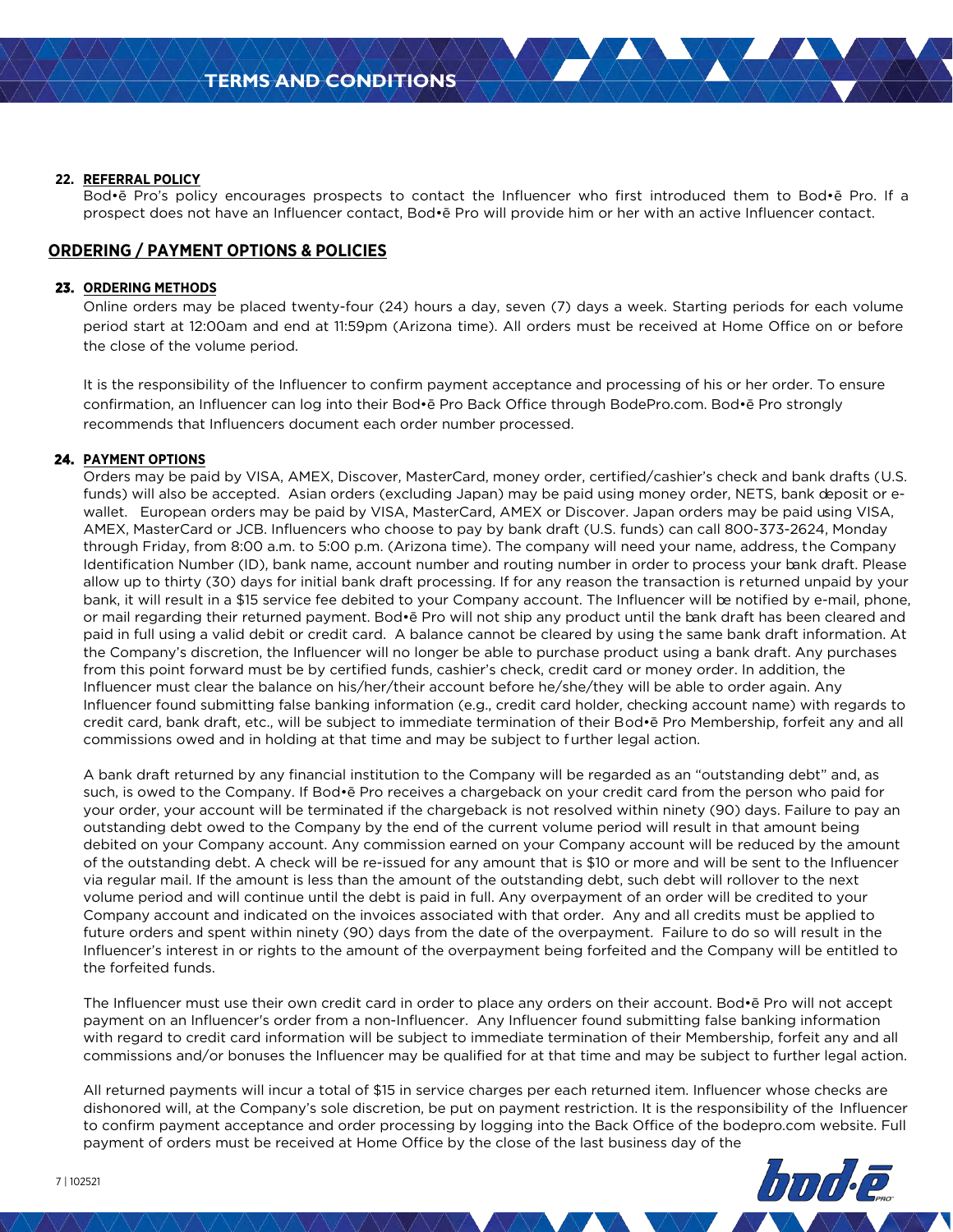volume period in order to be considered part of the respective volume period.

#### **25. AUTO-DELIVERY**

Bod•ē Pro offers an optional monthly Auto-delivery Program for your convenience. The program's main benefit is that you can receive a customized order at a predetermined time each and every month! Bi-monthly and quarterly options are also available upon request. You may cancel auto-delivery at any time.

Payment is automatically deducted from an authorized VISA, MasterCard, Discover, JCB or AMEX credit card. Each month your account will be debited on or about the date selected as your Auto-delivery processing date. A verification email is sent when the automatic monthly, bi-monthly or quarterly order is first set up. Payment will be automatically charged to a credit card on the date chosen. We may process an order a few days in advance of the chosen date due to holidays or corporate events. It is the responsibility of the Influencer to insure that a valid payment option is provided for processing.

Auto-delivery changes can be made through your Back Office or by calling Influencer Services at 800-373-2624. Cancellations can only be made by calling Influencer Services. Changes or cancellations must be received no later than three (3) business days prior to the billing date. Changes or cancellations received after this date may be processed for the following month. Bod•ē Pro reserves the right to process changes and cancellations as necessary. It is the responsibility of the Influencer to ensure their changes have been made.

#### **26. DELAYS**

Bod•ē Pro shall not be responsible for delays and failures in performing its obligations due to circumstances beyond its reasonable control, such as acts of God, strikes, labor difficulties, riots, war, terrorist attacks, fire, death, curtailment or interruption of a source of supply, government decrees or orders, or when performance becomes impracticable.

#### **27. SHIPPING RATES**

To obtain the current shipping and handling rates, please contact Customer Service at 800-373-2624 or visit your Back Office.

#### **28. SATISFACTION GUARANTEE FOR YOUR RETAIL CUSTOMERS (only in countries where applicable)**

Bod•ē Pro offers its retail Customers, 100%, unconditional, 30–day, full money-back guarantee (excluding taxes and shipping). If for any reason a Customer is not entirely satisfied with the product, they may return the product or any unused portions to the Influencer within thirty (30) days after the purchase. Customers in Taiwan have a 100%, unopened, 30-day, product money back guarantee.

It is the responsibility of the Influencer to immediately provide any of his or her personal retail customers (persons who purchased product directly from the Influencer) who request a refund with a full refund (excluding taxes and shipping) in accordance with Bod•ē Pro's refund policy. Bod•ē Pro will replace returned product, refund the purchase price or provide a credit to the Influencer's Bod•ē Pro account when appropriate documentation (i.e., retail receipts) have been received at Home Office, accompanied by the empty bottles or can bearing the lot number. Influencers have thirty (30) days after the original sale date to its retail customers (unopened product only) to submit their claim for the replacement of the goods. Influencers who purchase products for personal consumption shall enjoy the same 100%, unconditional, 30–day, full money-back guarantee for such product. At the Company's request, Influencers may be required to provide evidence of the date of sale to its retail customers for refund purposes (i.e., retail receipts).

The Influencer's account will receive a "negative sale" for the returned order(s). The Influencer will not be qualified to earn bonuses until the "negative sale" has been replaced by another sale. Any advancements in the Bod•ē Pro Compensation Plan, bonuses or awards achieved as a result of these purchases by the returning Influencer will be reversed and the amount(s) deducted from the Influencer's refund. The Company will place a debit on the account(s) of the upline Influencers for any commissions, rebates, bonuses or awards received or paid on product returned from an Influencer. All products returned under this guarantee must be sent pre-paid by the Influencer. In addition, the Influencer must obtain a Return Merchandise Authorization Number (RMA) from Bod•ē Pro prior to returning the merchandise. For assistance, please call Customer Service at 800-373-2624.

#### **29. RETURN POLICY**

An Influencer who encounters a situation that might merit a return should immediately contact Customer Service. Bod•ē Pro offers a 30-day, unconditional, 100% product money-back guarantee (excludes tax and shipping) on its Bod•ē Pro products. Bod•ē Pro products sold to Taiwan Influencers have a 30-day, unopened, 100% product moneyback guarantee. Bod•ē Pro products sold to the European Territory Influencers have a 14-day, unopened and in restockable condition, 100% product money-back guarantee. For Japan returns, please refer to Addendum A incorporated herein. Locations can be found in the Contact Details section incorporated in these policies.

<sup>≫</sup> bodē PRO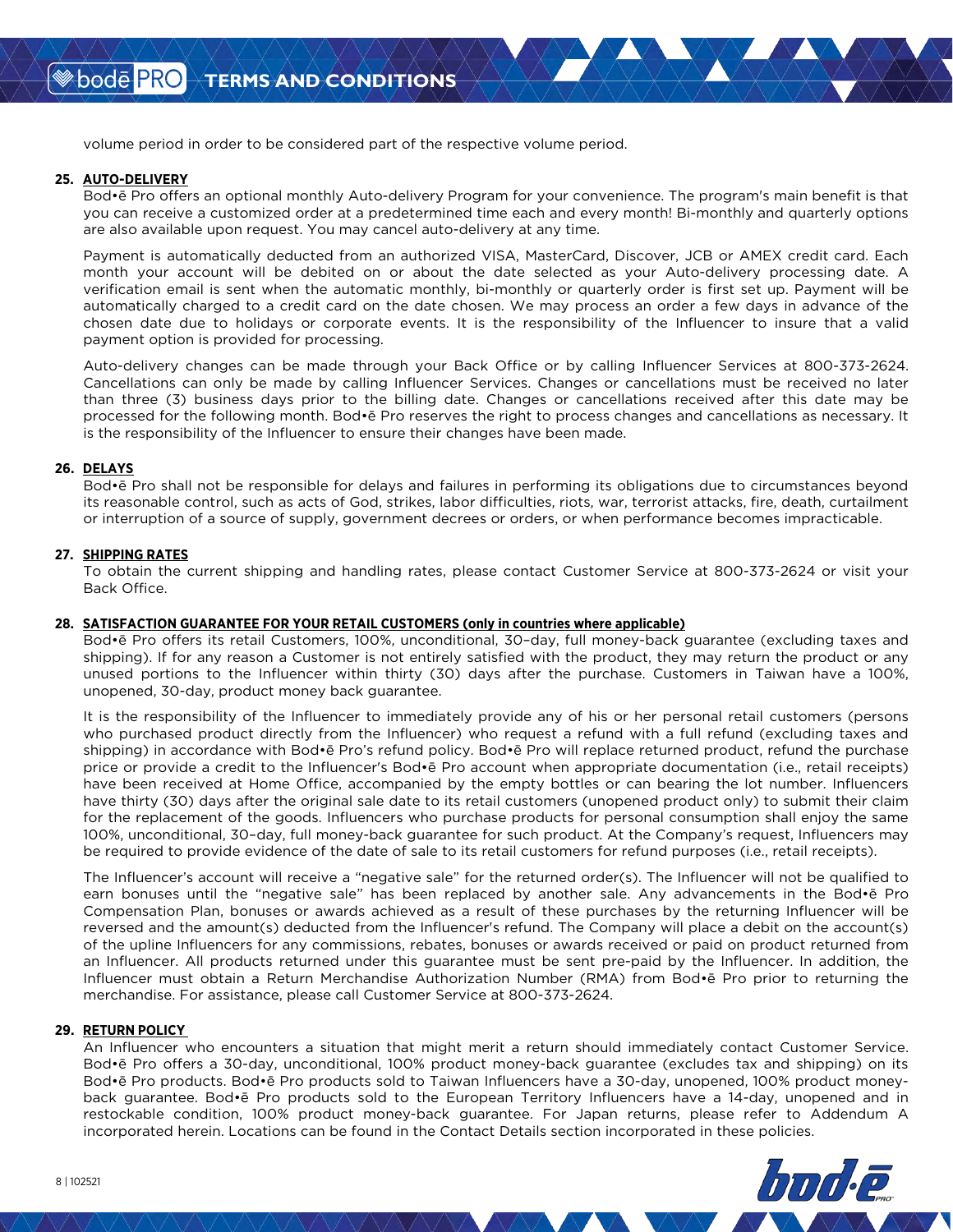The purpose of the 30-day, 100% product money-back guarantee is to allow Bod•ē Pro Customers to try our products and return them if they are not satisfied. This means that if a product is sold by the case, pack, or box, the Customer or Influencer can try one can or one sachet in the case, pack or box, and return the rest of the unopened and resalable products in the case, pack or box for a 100% product refund. The Customer or Influencer cannot drink or use multiple products and expect a full refund. Products are not marketable if they are unusable (shelf life has expired or product has been opened or damaged), or they were sold as seasonal, discontinued, or special promotion products.

Any Influencer found manipulating Bod•ē Pro 's money-back guarantee will be subject to disciplinary action, up to and including suspension and/or termination of his or her Bod•ē Pro membership. In this regard, Bod•ē Pro, in its sole discretion, can vary its satisfaction guarantee policy if an Influencer's or Customer's return requests become unreasonable.

A Customer Services agent will assist you with the proper procedure for returning product. To insure accurate processing of returned orders, in no case should an Influencer or Customer return a shipment before speaking with a Customer Service representative. To eliminate errors in processing, any product returned not accompanied by a Return Merchandise Authorization Number (RMA) will result in the Influencer's account being temporarily placed in a "hold" status pending resolution of the issue. Your cooperation is appreciated.

Once you have contacted Customer Services and received your RMA number, please mail your return to the appropriate Bod•ē Pro Returns Centers. Locations can be found in the Contact Details section incorporated in these policies. Please ensure that you clearly mark the RMA number outside of each returned box.

Any merchandise being returned to our Bod•ē Pro Returns Centers must be sent pre-paid. Influencers are encouraged to use a traceable means of transport, as Bod•ē Pro is not responsible for items lost in transport. A credit will be issued for 100% of the product purchase price, less shipping and handling, to the credit card originally used for payment or by the original payment method.

When an Influencer pays for product with a bank draft and then returns the product, there will be a minimum of thirty (30) days before a refund check will be issued unless the Influencer provides a copy of the paid bank draft from his or her financial institution. The 30-day waiting period will begin the day the order is shipped. After the waiting period has expired and Bod•ē Pro has received the returned product, a refund check will be issued for 100% of the product order, less shipping and handling, provided the bank draft has cleared.

### **30. DAMAGED GOODS**

Bod•ē Pro is dedicated to shipping quality products. However, some goods may become damaged during the course of shipment. It is the responsibility of the Bod•ē Pro Influencer or Customer to verify the condition of each item upon receipt of the order and refuse to accept any damaged goods. If a damaged shipment is left at the door or if an Influencer or Customer discovers after the fact that any part of their shipment has arrived in less than satisfactory condition, the Influencer or Customer must immediately contact Customer Service at 800-373-2624.

To insure accurate processing of damaged orders, in no case should an Influencer or Customer return a shipment before speaking with Bod•ē Pro's Customer Services Department. If the Influencer discovers that one (1) to six (6) cans of Verve are damaged in shipping, the Influencer must contact Bod•ē Pro's Influencer Services Department. Bod•ē Pro will replace the number of damaged cans to the Influencer. If the Influencer discovers that more than six (6) cans of Verve are damaged in shipping, the Influencer must retain the damaged product and contact Customer Services. Bod•ē Pro will contact the shipping company to assess the damaged product. The Influencer's account will be temporarily placed in a "hold" status pending resolution of the issue. Your cooperation is appreciated.

### **31. BUY-BACK POLICY**

Any Bod•ē Pro Influencer who resigns and wishes to return product to the Company should notify Bod•ē Pro of his or her intention by contacting Customer Service. Bod•ē Pro will repurchase the products that are in restockable and resalable condition. You can return marketable products that you purchased within one (1) year of your cancellation for a 100% refund, less shipping and handling fees, provided that the Influencer has complied with all the terms and conditions contained in these policies. Products are not marketable if they are unusable (shelf life has expired or product has been opened or damaged), or they were sold as seasonal, discontinued, or special promotion products. U.S. Influencers have thirty (30) days from the date of resignation to return product. Asia Influencers have sixty (60) days from the date of resignation to return product. European Influencers have fourteen (14) days from the date of receipt of the Bod•ē Pro product(s). The letter must list all the items to be returned, the quantities of each item and the sales order number(s) under which each of the items was most recently purchased. Products will not be considered resalable if they are unusable (i.e., shelf life has expired, the product has been opened or the product or version of the product is no longer carried by Bod•ē Pro, or the product was seasonal or sold as a special promotion).

Once the Influencer contacts Customer Services regarding buy-back, he or she will be provided with a Return

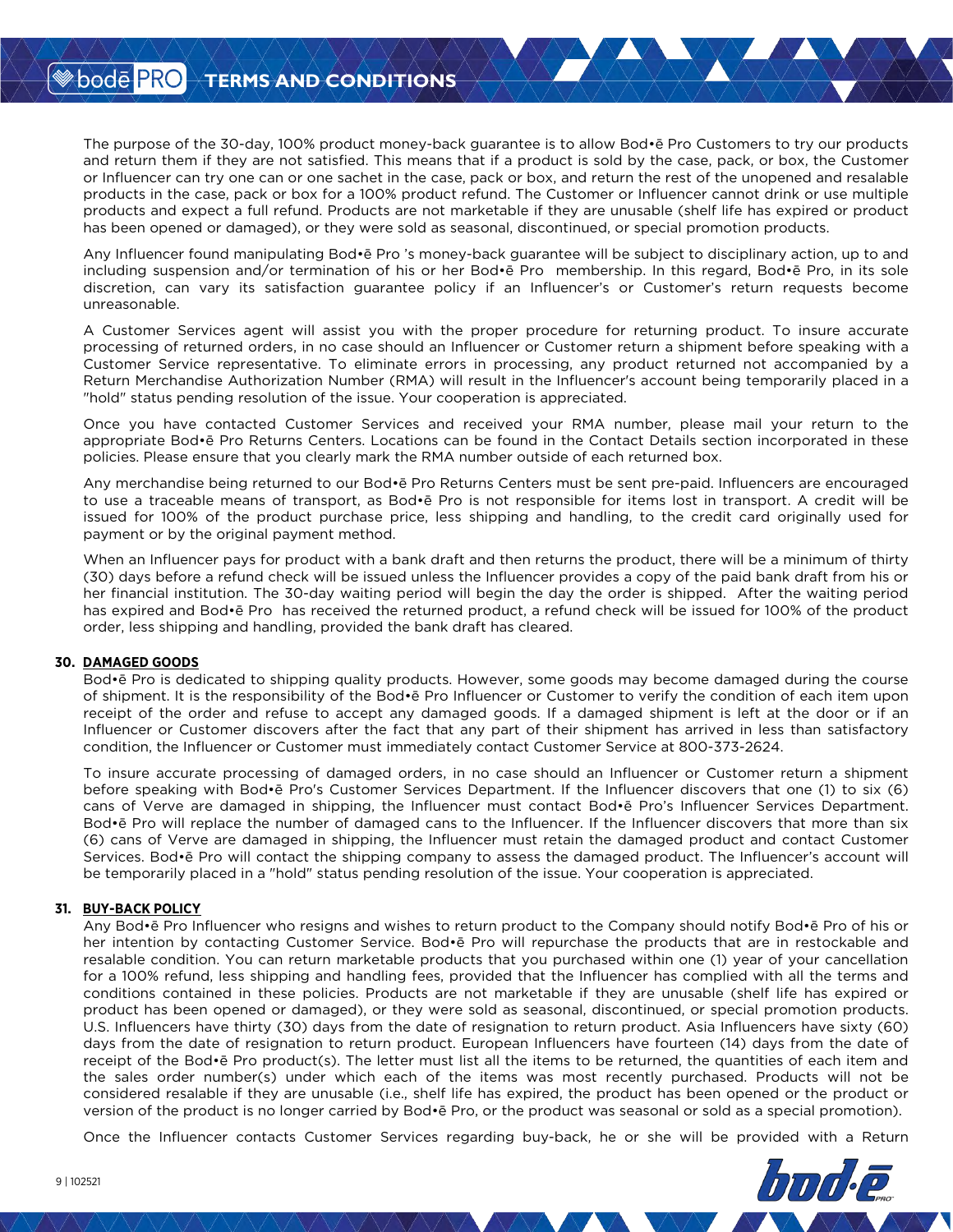Merchandise Authorization Number (RMA), as well as the address to which the merchandise should be shipped. This Return Merchandise Authorization Number must be clearly marked on the outside of each box being returned. Any merchandise being returned must be sent prepaid. Influencers are encouraged to use a traceable means of transport, as Bod•ē Pro is not responsible for items lost in transit. Once the merchandise has been processed, the account will be credited or a refund processed in the manner of original payment (i.e., a credit will be issued on the credit card originally used for the product purchase).

Any advancements in the Bod•ē Pro Compensation Plan, bonuses or awards achieved as a result of these purchases by the returning Influencer will be reversed and the amount(s) deducted from the Influencer's refund. The Company will place a debit on the account(s) of the upline Influencers for any commissions, bonuses or awards received or paid on product returned from an Influencer.

#### **32. REPLACEMENT ORDERS**

In the rare case that a Bod•ē Pro Influencer or Customer does not receive his or her order, the Influencer must report the missing shipment to Customer Services within fifteen (15) days from the date of their original order and Bod•ē Pro will issue the replacement order.

#### **33. INCOMPLETE ORDERS**

Incomplete orders or shipping discrepancies should be reported to Bod•ē Pro Customer Service immediately.

#### **34. BACK-ORDERS**

Items that are on back-order will be shipped as soon as stock becomes available. Credit for the products on backorder will be applied to the volume period during which the products were ordered and paid for.

#### **35. TRACING SHIPMENTS**

If a Bod•ē Pro Influencer or Customer has not received his or her order within fifteen (15) days from the date of shipment, it must be immediately reported to Bod•ē Pro Customer Service. Bod•ē Pro will attempt to trace the shipment. To trace the shipment, Customer Service will require the sales order number, as well as the item(s) missing from the order. Influencers and Customers may also trace their own shipments online in the Bod•ē Pro Back Office of BodePro.com, depending on the shipping method chosen.

Please note that every package is considered a separate shipment by the transport company, and consequently, all of the packages in a particular order may not arrive on the same day. Influencers and customers have a maximum of fifteen (15) days from the date of an order to report that items have not been received. After this period, the order will be considered as delivered in full.

### **36. SALES AND USE TAX**

Bod•ē Pro will collect and remit to the various national, state, provincial, or other taxing authorities, sales taxes due on sales of Bod•ē Pro products, on behalf of Influencers and customers, in accordance with its written sales tax policy. To obtain a copy of the policy, contact Influencer Services. For purchases made by European Influencers and customers, Bod•ē Pro Europe will add the appropriate VAT amount to the price in the event the purchase is subject to taxation. In such cases, the European Influencer shall be obligated to pay the amount of the fee plus VAT. This obligation, however, does not include those who are registered for the purposes of intra-community supply of goods and provided a valid EU-VAT ID number.

#### **37. INVENTORY LOADING**

Inventory loading is prohibited. Bod•ē Pro is a company built on the quality of its products and their use by Influencers and Customers are strictly prohibited from purchasing products or encouraging other Influencers to purchase products solely for the purpose of qualifying for commissions or bonuses.

To discourage any Influencer from encouraging other Influencers to circumvent the inventory loading prohibition, the Company will recover any bonuses made to an Influencer's upline related to any violation of this policy.

#### **38. REWARDS PROGRAM (U.S.A.)**

The Bod•ē Pro Rewards Program is 'a first of its kind' plan designed to appeal to the 4 major marketing channels: 1) Retail Marketing; 2) Influencer Marketing; 3) Internet Marketing; and 4) Network Marketing.

When you become an Influencer, you will receive access to your Back Office and a marketing Web site. When you encounter someone wanting to become a customer, you can enroll them through this marketing Web site.

For more details on Bod•ē Pro's Rewards Program, please visit your Back Office at BodePro.com.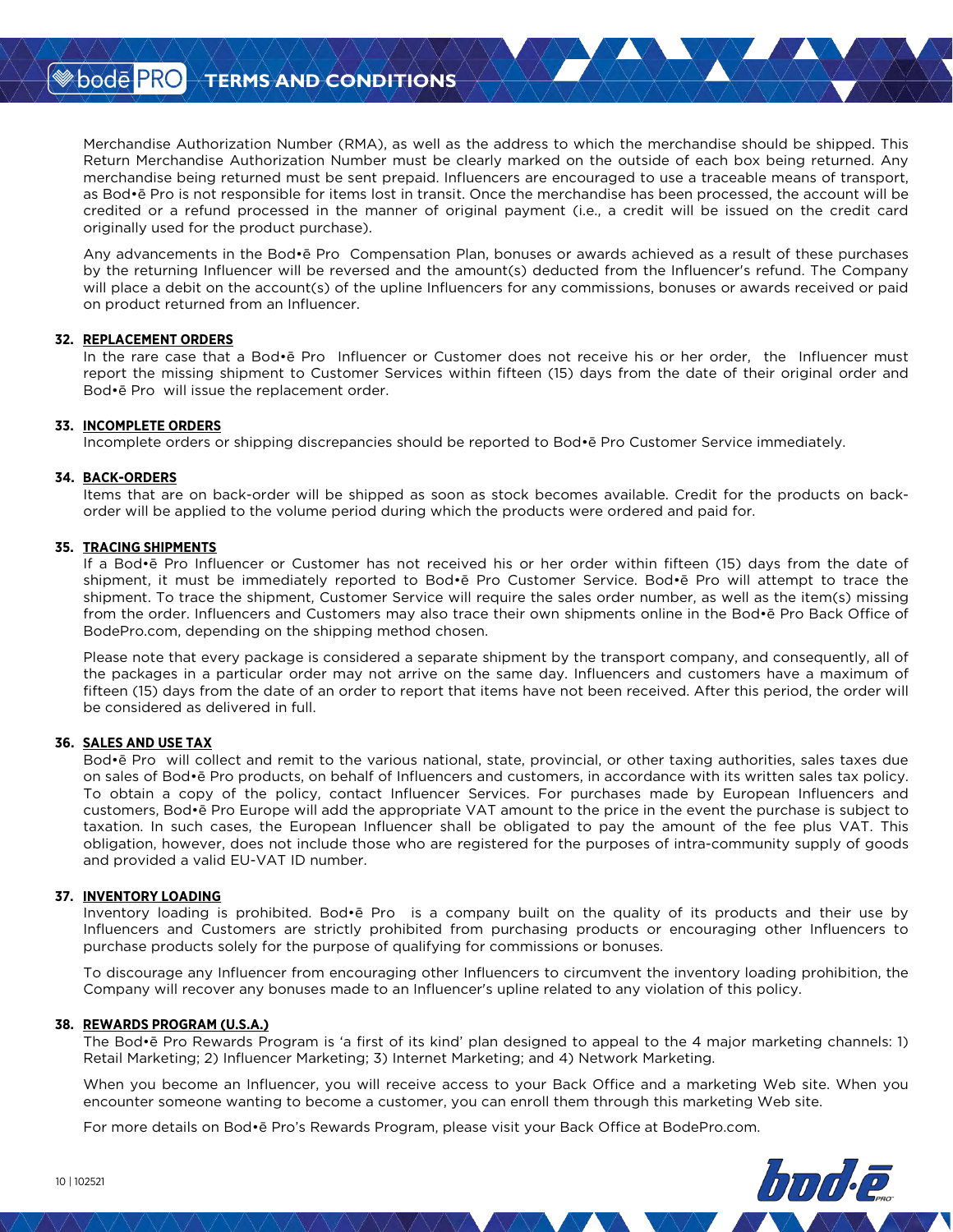### **39. EARNINGS PROCESSING**

Bonus earnings will be processed on a daily basis for the retail bonus and on a monthly basis. Bod•ē Pro monthly periods are broken down into 4 weekly periods; 1st of the month through the 7th, 8th through the 14th, 15th through the 21st, and the 22nd through the end of the month. Starting periods for each volume period start and at 12:00 and end at 11:59pm CST. For complete details please visit the Bod•ē Pro Rewards Program at www.bodepro.com.

U.S. Influencers who elect to receive their commissions in the form of a printed check will be paid on the 21st of each month which will include all weekly and monthly earnings. The minimum amount for receiving a commission check is \$10.00 and includes a \$5.00 processing fee which will be deducted from your earnings. To avoid accruing any fees, we recommend enrolling in Direct Deposit through your Bod•ē Pro Back Office.

U.S. Influencers who sign-up for direct deposit will have their commission checks deposited directly to their bank account free of charge. For Influencers outside of the U.S., commissions will be uploaded to HyperWallet. The HyperWallet account must be activated in order to receive commissions earned. An email will be sent to the Influencer from Exigo, advising the Influencer to activate their HyperWallet account.

Requests from Influencers for checks never received will require a fifteen (15) business day waiting period from the date of the original mailing. Influencers agree that if they do not present any bonus check(s) for payment within ninety (90) days from the date of issuance, the bonus check(s) will be null and void, the Influencer's interests in or right to the bonus check(s) will be forfeited.

### **40. ERRORS OR QUESTIONS**

If an Influencer has questions about or believes any errors have been made regarding bonuses, downline activity, charges, or changes, the Influencer must notify Bod•ē Pro within fifteen (15) days of the date of the purported error or incident in question. Bod•ē Pro is not responsible for any errors, omissions or problems not reported within fifteen (15) days.

### **41. LOCAL LAWS, REGULATIONS AND REQUIREMENTS**

Each Influencer must be familiar with and comply with all specific laws, regulations and requirements applicable to the operation of his or her business in his or her relevant jurisdiction(s), and is responsible for complying with these laws and regulations. If you violate a law or regulation in the operation of your business your Bod•ē Pro membership may be terminated.

### **42. CONFIDENTIALITY AND NON-DISCLOSURE AGREEMENT**

Downline reports and all other reports and genealogical information, including, but not limited to, downline sales organization information and commission recap statements, are trade secrets, proprietary and confidential to Bod•ē Pro (collectively, "Confidential Information").

Every Bod•ē Pro Influencer who is provided with such information must treat it as confidential and take care to maintain its secrecy and refrain from making any use thereof for any purpose other than the management of his or her downline sales organization.

As a result of your Membership in Bod•ē Pro, you will have access to Confidential Information which you acknowledge to be proprietary, highly sensitive and valuable to Bod•ē Pro's business and is being made available to you solely and exclusively for purposes of furthering the sale of Bod•ē Pro products and prospecting, training and sponsorship of t hird parties who may desire to become Bod•ē Pro Customers or Influencers and to further build and promote your Bod•ē Pro business. You specifically warrant and represent to Bod•ē Pro that you have become an Influencer for the sole purpose of building a Bod•ē Pro business and have no ulterior motives for becoming a Influencer, including but not limited to gaining access to the Confidential Information for business purposes not associated with running a Bod•ē Pro business.

#### **A. TRADE SECRETS AND CONFIDENTIAL INFORMATION**

In addition to those materials described above, "Trade Secret" or "Confidential Information" shall mean information, including a formula, pattern, compilation, program, device, method, technique or process, that:

- 1. Derives independent economic value, actual or potential, from not being generally known to other persons who can obtain economic value from its disclosure or use; and
- 2. Is the subject of efforts that are reasonable under the circumstances to maintain its secrecy.

#### **B. OBLIGATIONS REGARDING TRADE SECRETS AND CONFIDENTIAL INFORMATION**

- 1. Whenever Bod•ē Pro makes available to the Influencer Confidential Information, it shall be for the sole purpose of conducting Bod•ē Pro business.
- 2. You shall not use, disclose, duplicate or otherwise make any Confidential Information available to anyone other than Bod•ē Pro Influencers, without the prior written consent of Bod•ē Pro.bode PRC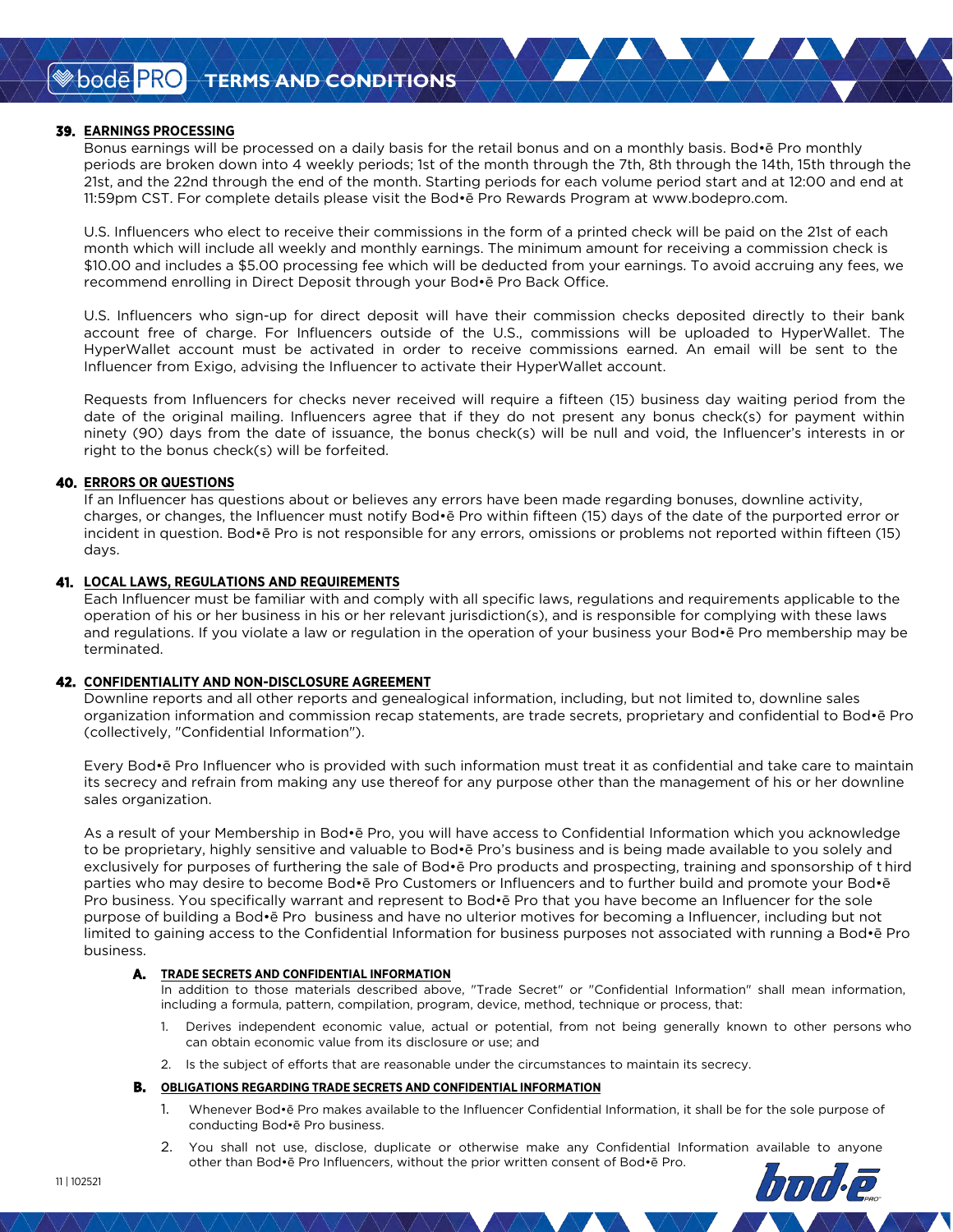- You shall not directly or indirectly use, capitalize upon, or exploit any Confidential Information for your own 3. benefit, or for the benefit of anyone else, other than for the purpose of conducting your business for Bod•ē Pro.
- You shall maintain the confidentiality and security of the Confidential Information in your possession and protect 4.against disclosure, misuse, misappropriation or any other action inconsistent with Bod•ē Pro's rights.

### **C. FURTHER RESTRICTIVE COVENANTS**

In consideration to Bod•ē Pro for the receipt of Confidential Information, you further agree that for the term of your Influencer Membership, you shall not take or encourage any action, the purpose or effect of which would be to circumvent, breach, interfere with or diminish the value or benefit of Bod•ē Pro's contractual relationships with any Bod•ē Pro Influencer or Customer. Without limiting the generality of the foregoing, for the term of your Influencer Membership, you agree not to directly or indirectly, contact, solicit, persuade, enroll, sponsor or accept any Bod•ē Pro Influencer, Bod•ē Pro Customer or anyone who has been a Bod•ē Pro Influencer or Customer for the last six months, into, or to encourage any such person in any way to promote opportunities in marketing programs of any direct sales company. This includes, but is not limited to, soliciting Bod•ē Pro Influencers or Customers to sell or purchase products or services other than the Company products or services, regardless of what type of product is sold by the other direct sales company or network marketing company.

Furthermore, during the term of your Membership, you are prohibited from appearing in, being referenced in, or allowing your name or likeness to be featured or referenced in any promotional, recruiting or solicitation materials or activities for any direct sales company other than Bod•ē Pro . This includes, but is not limited to, sending e-mails, maintaining a Web site or Social Media site, attending meetings or participating in conference calls or other recruiting, field or company-related events or activities for any direct sales company other than Bod•ē Pro .

In addition, any action taken by a Influencer while building their organization that is found to be detrimental to Bod•ē Pro will be subject to disciplinary action, up to and including suspension and/or termination of his or her Membership. This type of action includes, but not limited to, manipulative building of super nodes and placement manipulation.

Violation of any provision of this policy constitutes an Influencers voluntary resignation and cancellation of his or her Agreement, effective as of the date of the violation, and forfeiture by the Influencer of all commissions or bonuses payable for and after the calendar month in which the violation occurred. If Bod•ē Pro pays any bonuses or commission to the Influencer after the date of the violation, all bonuses and commissions for and after the calendar month in which the violation occurred shall be refunded to Bod•ē Pro .

In addition to being entitled to a refund of bonuses and commissions and to any damages arising hereunder, in the event a person or entity violates this policy, Bod•ē Pro and any Influencer that experiences an adverse financial impact as a result of such person's or entity's violation of this policy shall be entitled to an accounting and repayment of all compensation, financial or other benefits which the person or entity directly or indirectly received and/or may receive as a result of, arising out of, or in connection with any violation of this Policy. Such remedy shall be in addition to and not a limitation on any damages, injunctive relief or other rights or remedies to which Bod•ē Pro is or may be entitled to at law or in equity.

Violations of this policy are especially detrimental to the growth and success of other Bod•ē Pro Influencers' businesses. In addition to relief sought by harmed Influencers, Bod•ē Pro may also seek and obtain from the violating Influencer damages for violations of this policy. If litigation or arbitration is undertaken to recover commissions, bonuses or damages as specified herein, the prevailing party shall be entitled to an award of attorney's fees and expenses.

Violation of any provision of this Confidentiality and Restrictive Covenant Agreement ("Confidentiality Agreement") constitutes an Influencer's voluntary resignation and cancellation of his or her membership, effective as of the date of the violation. Since the violating Influencer has resigned, all commissions or bonuses paid for and after the calendar month in which the violation occurred must be returned to Bod•ē Pro.

### **D. TERM**

The agreements contained in the "Confidentiality Information" section of these terms and conditions shall remain forever and in perpetuity. The agreements contained in the "Further Restrictive Covenants" section

San Dode PRO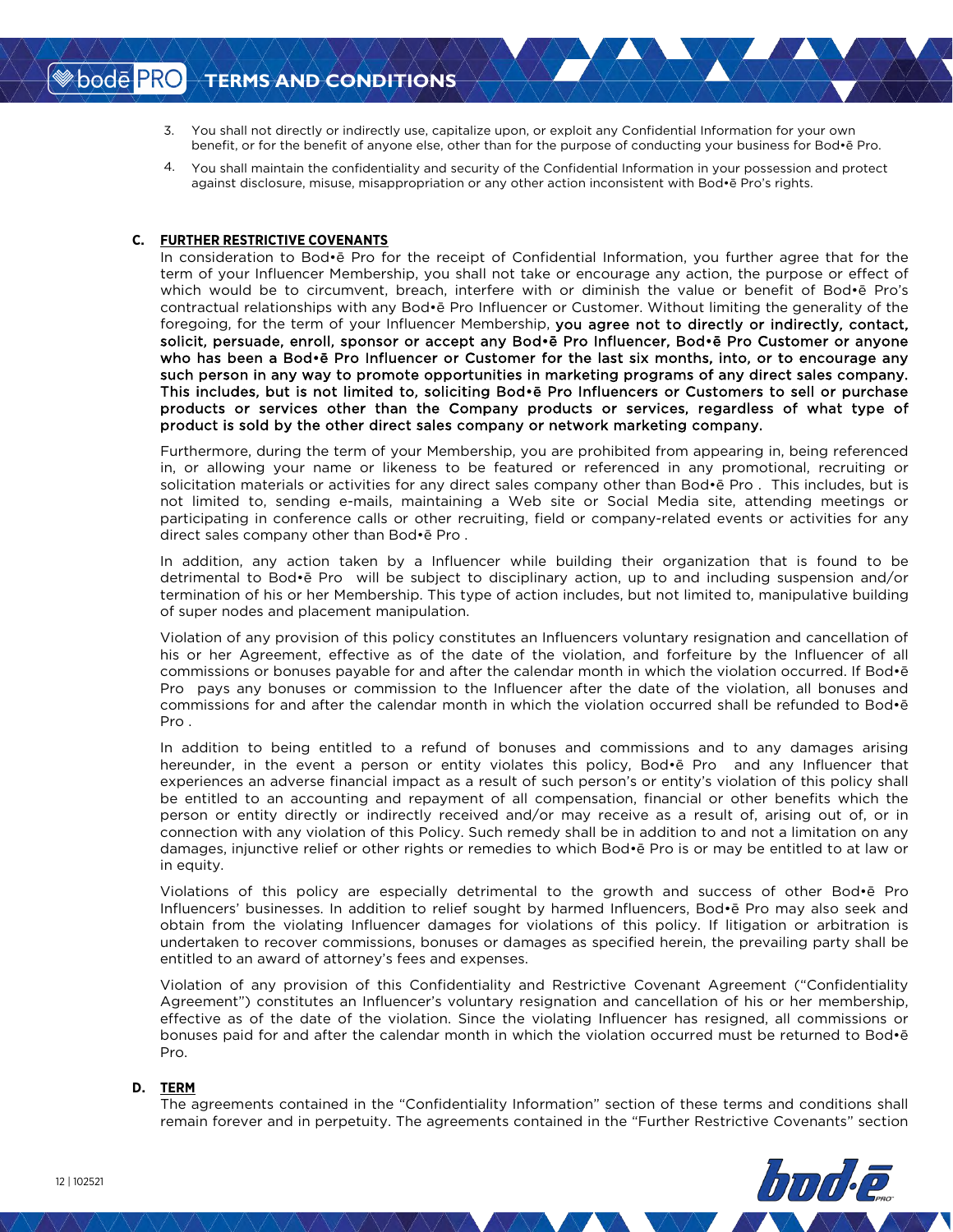of these procedures shall remain in full force and effect during the term of the previously executed Membership Agreement between Bod•ē Pro and you, and thereafter until the latter of one (1) year from your latest receipt of any Confidential Information or nine (9) months after the expiration, resignation or termination of such Membership Agreement.

### **E. RETURN OF INFORMATION**

Upon termination of the Membership Agreement between Bod•ē Pro and you, you shall return all copies of the Confidential Information in the Influencer's possession or control. Upon request by Bod•ē Pro, you shall certify to Bod•ē Pro, by sworn affidavit that you have returned all copies of the Confidential Information in your possession or control and that no other copies of the Confidential Information exist in your possession or control.

### **F. BREACH AND REMEDIES**

You acknowledge that Bod•ē Pro would suffer irreparable harm as a result of any unauthorized disclosure or use of the Confidential Information and that monetary damages are insufficient to compensate Bod•ē Pro for such harm. Therefore, if you are in breach of these terms and conditions, Bod•ē Pro is entitled to a temporary restraining order or injunction, without notice to you, restraining any unauthorized disclosure or use of the Confidential Information in addition to any other available remedy, including damages. In any such action, if Bod•ē Pro prevails, you agree you are to reimburse Bod•ē Pro for its costs and reasonable attorneys' fees incurred in connection with taking the legal action.

## **ADVERTISING & PROMOTIONAL GUIDELINES**

### **43. TRADEMARKS, TRADE NAMES, COPYRIGHT MATERIALS AND ADVERTISING**

The name and symbols of Bod•ē Pro and other names as may be adopted by Bod•ē Pro are proprietary trade names and trademarks of the Company.

### **44. LIMITED LICENSE TO USE COMPANY MARKS**

Each Influencer is hereby licensed by the Company to use the Company's Federally registered trademarks, service marks, and other marks (hereinafter collectively referred to as "Marks"), in conjunction with the performance of the Influencer duties and obligations under the Influencer Agreement and the corresponding terms and conditions. All Marks are and shall remain the exclusive property of Bod•ē Pro. The Marks may only be used as authorized by the Influencer Agreement and the Company's corresponding terms and conditions. The license granted herein shall be effective only as long as the Influencer is in good standing and in full compliance with the Company's terms and conditions. It is expressly prohibited for an Influencer to claim any ownership of the Company's Marks (i.e., registering for a business name using the Company's Marks, etc.) unless it has been approved in writing by the Company.

Any Bod•ē Pro Influencers with a domain name or Social Media URL utilizing any of the Company's Marks (i.e. "Bod•ē Pro", "Verve", etc.) are subject to the Company's right to request the Bod•ē Pro Influencer domain name be transferred to the Company or cancelled. All Bod•ē Pro Influencers must continue to adhere to all other Bod•ē Pro terms and conditions and the Advertising & Promotional Guidelines. Bod•ē Pro Influencers must also state on their Web site(s) and Social Media sites that they are an Independent Influencer. Testimonials, health/medical claims, income claims or disparaging domain names, comments, remarks, etc. will not be allowed. Bod•ē Pro reserves the right to take appropriate actions for any violations of this policy.

These Marks are of great value to Bod•ē Pro and are supplied to each Influencer for each Influencer's use in an expressly authorized manner only. Influencers agree not to advertise Bod•ē Pro products in any way other than the advertising or promotional materials made available to Influencers by Bod•ē Pro and materials pre-approved by Bod•ē Pro's Compliance Department. Influencers agree not to use any written, printed, recorded or any other material in advertising, promoting or describing the product or Bod•ē Pro marketing program, or in any other manner, any material which has not been copyrighted and supplied by Bod•ē Pro, unless such material has been submitted to Bod•ē Pro and approved in writing by Bod•ē Pro before being disseminated, published or displayed. Bod•ē Pro Influencers agree to make no false or fraudulent representations about Bod•ē Pro, the products, the Bod•ē Pro Compensation Plan or income potentials.

In addition, Bod•ē Pro Influencers are allowed a limited license to download approved Company images from its Web site in conjunction with the performance of the Influencer duties and obligations under the Influencer Agreement and corresponding terms and conditions. However, Bod•ē Pro has certain images on its Web site that are prohibited from downloading. These images will be specifically marked as "copyrighted" and cannot be downloaded. A violation of this policy will be subject to disciplinary action, up to and including suspension and/or termination of your Influencer

San Dode PRO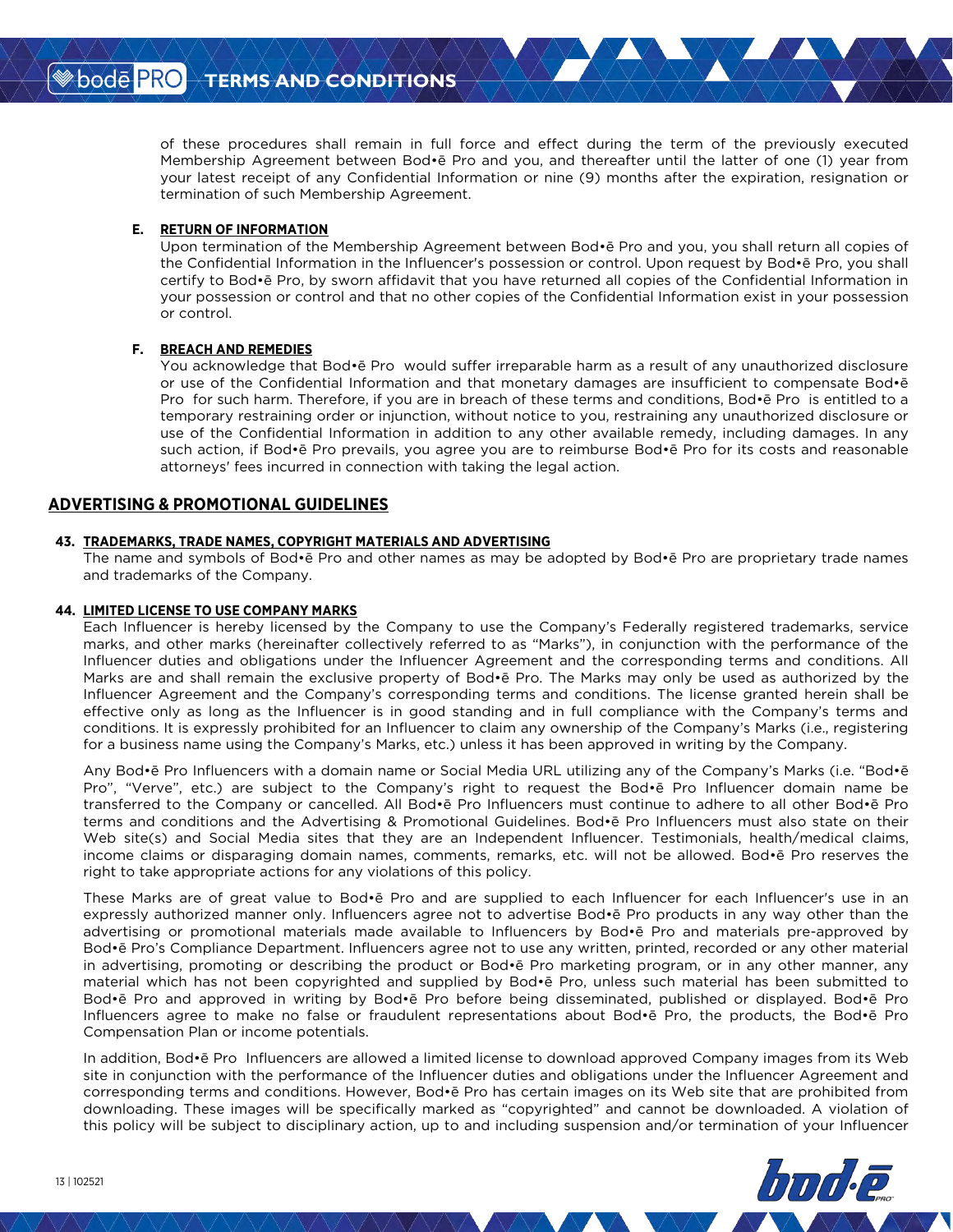Membership.

#### **45. INTERNET ADVERTISING**

All Bod•ē Pro Influencers agree and acknowledge that all Internet advertising, Web sites, Social Media sites, and listing pages must be approved in writing by Bod•ē Pro and must comply with all Bod•ē Pro terms and conditions. If an Influencer chooses to create his or her own Web site or Social Media site, he or she must ensure the Web site and/or Social Media site is for informational purposes only and must be represented as an independent Influencer Web site. All product purchases and transactions must be done through Bod•ē Pro's corporate Web site, including, but not limited to, its sign-up process and shopping cart feature unless otherwise approved in writing by Bod•ē Pro. Selling Bod•ē Pro products online through a non-company hosted or non-approved Web site or Social Media site is strictly prohibited.

Social media must be used for meeting notifications and product notifications only. Social media sites may not contain product claims, income claims, testimonials or advertising materials.

All communication must be accurate, respectful, professional and honest. Do not use copyrighted material without written permission. Do not post anything that Bod•ē Pro, other Influencers, customers, suppliers, or vendors would find offensive, including pornography, ethnic slurs, obscenity and sexist or discriminatory comments. Do not post anything related to Bod•ē Pro, other Influencers, or customers without written permission, including without limitation, their address, email address or other personal data.

Search Engines continue to ensure that the company websites appear high in the search results so that customers can find our products and opportunity. The design of Influencer websites does not allow an individual Influencer to register with search engines; however, Influencers can use paid listings. Paid listing results, which are usually identified as "sponsored Links" or "Sponsored Sites" can be utilized by an Influencer. The headline of the paid listing and the keywords cannot contain Bod•ē Pro intellectual property; however they can contain generic statements such as "nutritional beverages," or "healthy energy drinks," and/or "weight loss" so long as those statements are in accordance with the laws where the Influencer resides.

#### **46. PROMOTIONAL MATERIALS**

A Bod•ē Pro Influencer may use the Company's approved marketing materials or the content must be approved by the Compliance Department. Unless the Company's prior written approval is received, the use, production or sale of any sales aid or materials, other than those provided by, or approved in writing by, the Company, to other Bod•ē Pro Influencers for use in promoting Bod•ē Pro products is prohibited.

### **47. MEDICAL CLAIMS AND PRODUCT TESTIMONIALS**

No claims as to the therapeutic, safety or curative properties of the products, or regarding the products, may be made except those officially approved by Bod•ē Pro or as contained in the official Bod•ē Pro literature. No Influencer may make any claims that Bod•ē Pro products are useful in the treatment, prevention, diagnosis or cure of any disease. Medical claims regarding Bod•ē Pro products are strictly prohibited. Influencers and Customers should recommend to any customer who is currently under a physician's care, or any medical treatment, to seek the advice of their healthcare provider before altering their nutritional regimen.

### **48. INCOME REPRESENTATIONS**

Bod•ē Pro does not permit any income claims. This includes claims on how much money a person can make or showing someone your check. The company also prohibits Influencer's from making lifestyle type claims like "buy a new car, live in a dream house, take a dream vacation or stating that you were able to quit your job and retire." Instead, you must tell them that there are no guarantees and their success depends on their own effort, hard work, and leadership skills.

Unless the Company's prior written approval is obtained, projections of income earnings and any potentially misleading income representations are strictly prohibited. The financial success of a Influencer depends entirely upon that Influencer's individual effort, dedication, and the training and supervision the Influencer provides to his or her downline and Bod•ē Pro business.

#### **49. REPRESENTATION OF STATUS**

Any and all references the Influencer makes to him or she must clearly set forth the Influencer's independent contractor status. For example, if the Influencer has a business telephone, the telephone may not be listed under Bod•ē Pro's name or in any other manner that does not disclose the independent contractor status of the Influencer.

San bodē PRO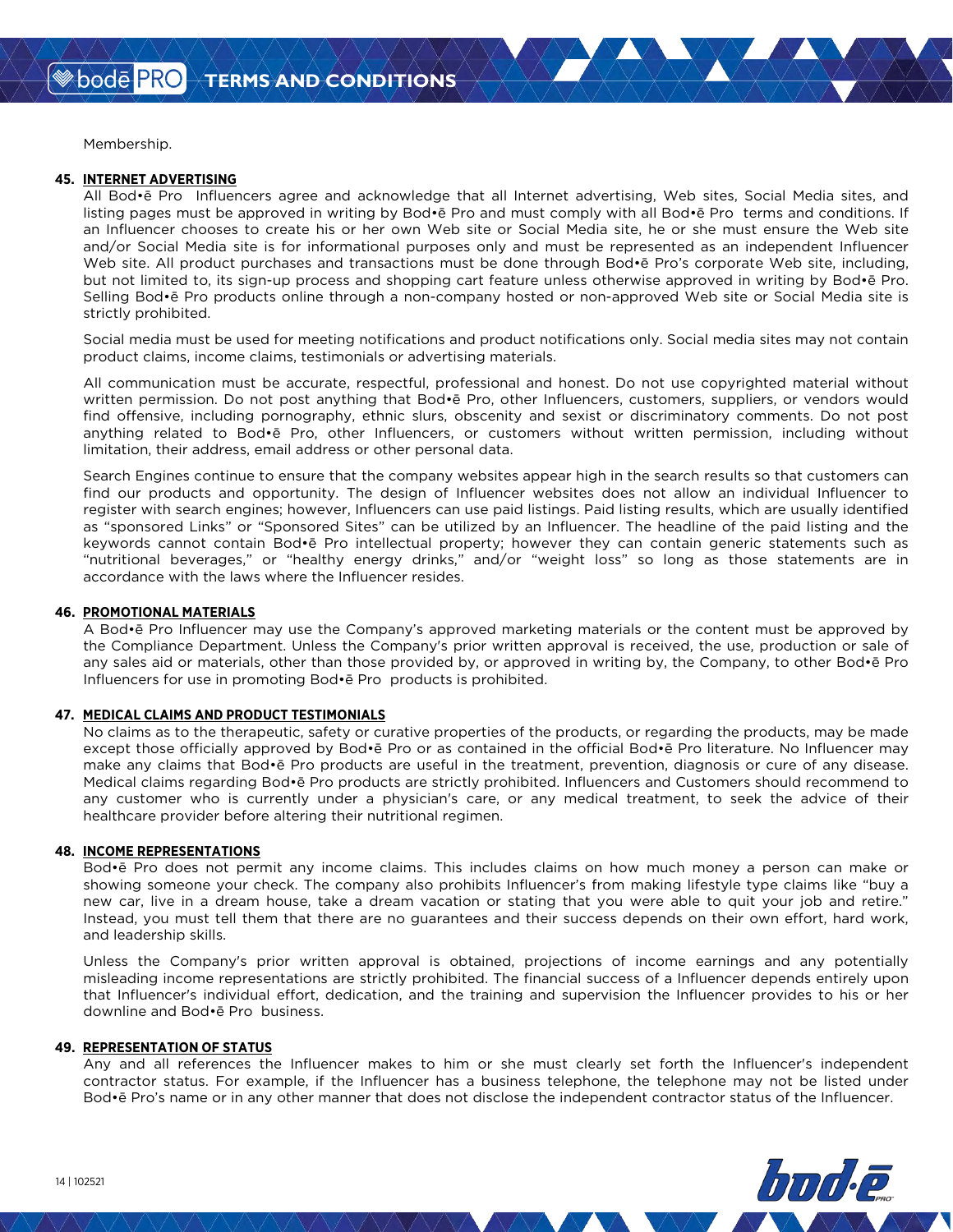#### **50. PROHIBITION AGAINST CROSS-LINE RECRUITING**

Actual or attempted cross-line recruiting is strictly prohibited. "Cross-line recruiting" is defined as the enrollment of an individual or entity that is already a customer or Influencer of Bod•ē Pro with a different enroller. The use of a spouse or relative's name, trade name, d.b.a., assumed name, corporation, partnership, trust, Federal ID Number or fictitious ID number, or any other device or contrivance to circumvent this policy is strictly prohibited. An Influencer shall not demean, discredit, or defame other Bod•ē Pro Influencers in an attempt to entice another customer, Influencer or prospective Influencer to become part of his or her organization.

#### **51. TELEPHONE / FAX / COMPUTER SOLICITATION**

The use of Bod•ē Pro 's name or copyrighted materials may not be made with automatic calling devices or "boiler room" operations either to solicit Influencers or retail customers. Influencers agree to comply with the Telephone Customer Protection Act (TCPA), including but not limited to the Federal Communications Commission's prohibition against unsolicited telephone marketing calls, faxes, and text messages.

Federal and state laws severely restrict, and in some cases prohibit, certain types of telemarketing, that is, the initiation of telephone calls or messages to encourage the purchase of, or investment in, property, goods or services. Depending upon the circumstances, the law prohibits or restricts live calls, prerecorded or artificial voice messages, and the use of automatic telephone dialing machines ("autodialers") and fax machines. Effective August 25, 2003, the Federal Communications Commission ("FCC") adopted additional rules and regulations further restricting telemarketing pursuant to the federal Telephone Customer Protection Act ("TCPA"). State laws may be more restrictive than federal law.

None of its Influencers are authorized to engage in telemarketing activities on Bod•ē Pro's behalf. In addition, Bod•ē Pro cannot give you legal advice. If you, as an Influencer decide to engage, on your own behalf, in the very limited types of telemarketing activities permitted by law, it is your responsibility to consult with an attorney who is knowledgeable about this area of law and familiarize yourself with applicable federal law and the laws of any state in which you conduct business.

Furthermore, although Bod•ē Pro 's terms and conditions, which are applicable to all Influencers, have always required you to fully comply with all federal, state and local laws, and Bod•ē Pro has previously issued Rules and Regulations relating to telemarketing, we have recently concluded that even more restrictions on telemarketing activities are appropriate. Effective immediately, the following policies must be adhered to:

- 1. Autodialers. Influencers may not use autodialers to offer Bod•ē Pro products, or the earnings opportunity.
- 2. Prerecorded or artificial voice messages. Influencers may not use prerecorded or artificial voice messages to offer Bod•ē Pro products, or the earnings opportunity, unless: (a) you have an established business relationship with the recipient, or (b) you have obtained the prior express consent of the recipient to the use of such prerecorded or artificial voice messages.
- 3. Unsolicited faxes & unsolicited e-mail and text messages. Influencers may not send a fax message, an e-mail or text message to anyone with whom you do not have an established business relationship, or who has not given you prior express permission to send them a fax message.
- 4. Do Not Call Lists. Influencers may not contact, either by telephone or by fax, any person or entity whose telephone number is on any government sponsored "Do Not Call" list, unless one of the FCC's exemptions is applicable to the specific person or entity. You must also maintain your own "Do Not Call" list that records the number(s) of any person or entity that requests that they not be contacted by you. Furthermore, you must maintain a written policy governing the "Do Not Call" list, and all personnel engaged in telephone solicitation on your behalf must be trained in the existence and use of the list. It is your responsibility to consult with your attorney to determine the requirements of federal and any state laws relating to "Do Not Call" lists, and to comply with those requirements.
- 5. Further restrictions. Federal law requires that any person or entity making a telephone solicitation must, at the beginning of the message, provide the called party with the name of the individual caller and the name of the person or entity on whose behalf the call is being made. The person or entity on whose behalf the call is made must also provide a telephone number or address at which such person or entity may be contacted. In addition, no calls may be made before 8:00 a.m. or after 9:00 p.m. (local time at the called party's location).
- 6. Electronic Communications. The CAN-SPAM Act of 2003, a federal law that governs the use of email messages to advertise or promote a commercial product or service, including content on an Internet website operated for commercial purposes, applies to all Influencers who promote the sale of Bod•ē Pro products or the earnings opportunity by sending email, regardless of whether the Influencer has a pre-existing business or personal relationship with the recipient. Failure to obey the requirements of the CAN-SPAM Act could result in criminal

 $\bullet$  bode PRO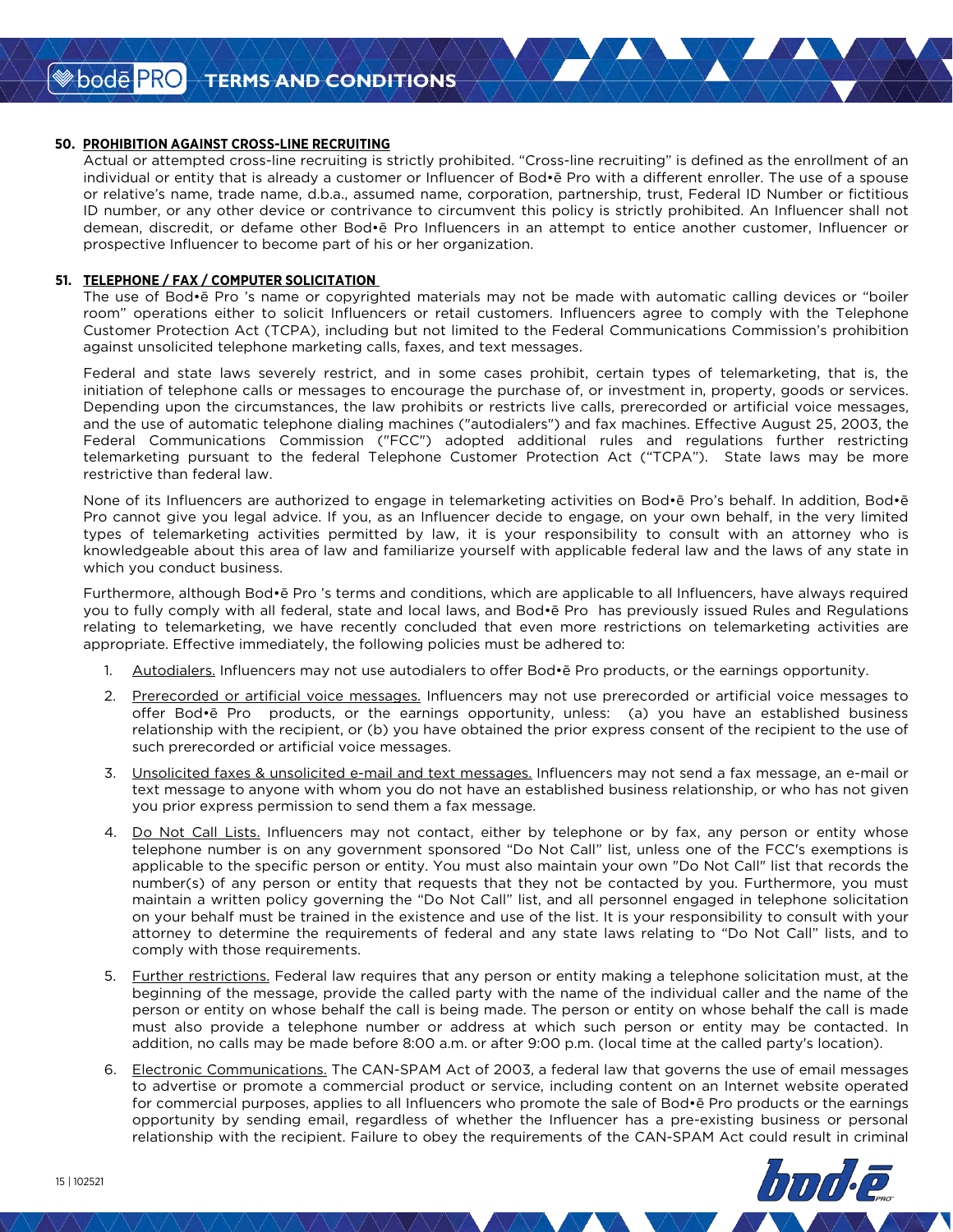and civil enforcement actions, imprisonment and severe financial penalties. Influencers may not send unsolicited commercial email or unsolicited bulk email (spam). Influencers are prohibited from sending messages unless the Influencer has a prior existing business or personal relationship with the recipient; or the recipient has provided prior affirmative consent to receive the message. "Prior existing business relationship" means a relationship formed by a voluntary, two-way communication between the Influencer and the recipient based on the recipient's prior purchase, transaction, or inquiry. "Personal relationship" means a relationship based on the recipient's status as a family member, friend or acquaintance with respect to the Influencer. "Affirmative consent" means that the recipient has expressly consented to receive the message, either in response to the Influencer's clear and conspicuous request for such consent or at the recipient's own initiative. Consent must specifically address receipt of messages regarding Bod•ē Pro products or the earnings opportunity. It is the Influencer's responsibility to ensure his or her compliance with all laws and regulations.

The policies set forth above must be adhered to in all cases. As an Influencer, it is your responsibility to abide by all applicable laws, as well as Bod•ē Pro's terms and conditions, and to make sure that those who you supervise do so as well.

### **52. COMMERCIAL OUTLETS**

Bod•ē Pro products may not be displayed and/or sold to the general public in any office or business/commercial outlet, online, eBay, Internet store fronts (with the exception of Bod•ē Pro 's corporately-hosted Influencer Web sites) or through home shopping network programs (i.e., HSN, QVC). Exceptions to this rule are in the "Trade Shows and Expositions" section and the "Bulk Pack Orders" section as defined below. Owners of commercial establishments may be sponsored into the business, but must conduct their Bod•ē Pro business outside their store or in a private office/room that is not accessible to, or in view of the general public. This policy assures all Bod•ē Pro Influencers an equal opportunity to be successful in their Bod•ē Pro business.

Bod•ē Pro Influencers may display and/or sell Bod•ē Pro products in:

- 1. Offices and other areas located in private clubs that are not accessible to, or in view of, the general public; or
- 2. The private offices of professionals that operate by appointment only (e.g., doctors, dentists, chiropractors, etc.).

### **53. SOCIAL MEDIA**

All Bod•ē Pro Influencers and/or Customers agree, acknowledge and affirmatively accept anything placed (photos, testimonials, statements, marketing materials, etc.) on a Social Media site such as Facebook, Twitter, YouTube, Pinterest, LinkedIn, Instagram, etc. must adhere to the Advertising & Promotional Guidelines policy as well as all Bod•ē Pro terms and conditions incorporated herein.

To promote authenticity and transparency in your online presence we have created these Social Media guidelines:

- o When creating your Social Media profile(s), please ensure that the account name identifies you personally and does not imply that you are part of Bod•ē Pro corporate. Avoid using account names and/or online aliases that could cause confusion with Bod•ē Pro or its trademarks.
- o If a Social Media profile requests an "employer" or "job", please remember that you are an independent contractor, and not an employee of Bod•ē Pro. Use phrases such as "Independent Influencer at Bod•ē Pro" or "5 Star Platinum Influencer at Bod•ē Pro".
- o Bod•ē Pro is a family-oriented business, and as such you should be respectful, professional, and honest in your posts and avoid offensive or discriminatory comments.
- o Please be respectful of the privacy of other Influencers and Customers, especially in relation to their personal information.
- o Make it clear in your Social Media postings that you are speaking on your own behalf by writing in the first person and using your personal contact information in your profile settings.

The Bod•ē Pro provided website ("Influencer website") is the only authorized website in which Influencers are allowed to promote Bod•ē Pro products or services. If an Influencer chooses to link his/her Influencer website, he/she must follow this linking policy.

The links must not:

- a. Imply that Bod•ē Pro endorses the websites content
- b. Use any Bod•ē Pro intellectual property, unless provided by Bod•ē Pro

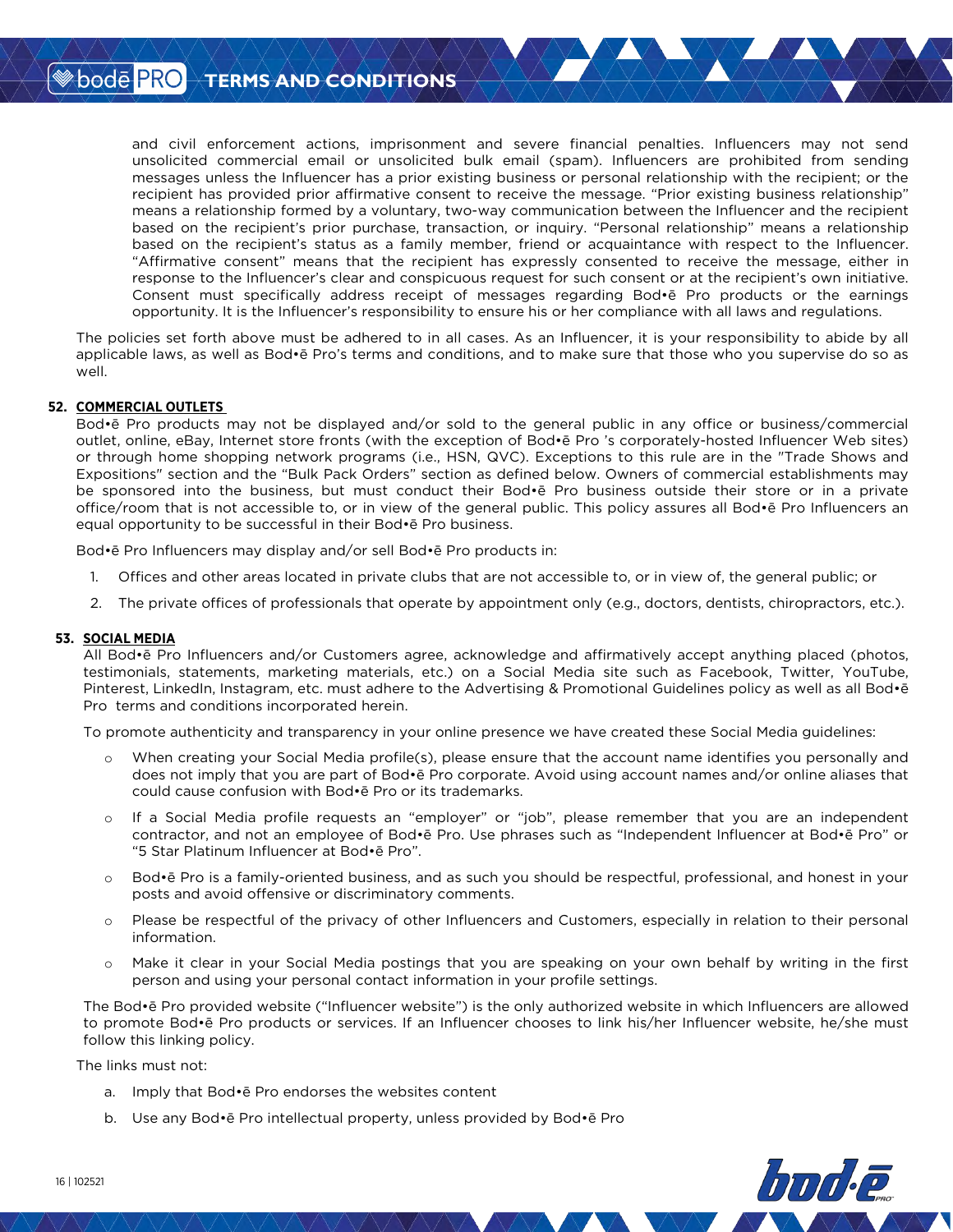# **TERMS AND CONDITIONS**

- c. Contain content or material that could be construed as illegal, offensive, pornographic, or distasteful
- d. Include false or misleading information about Bod•ē Pro or the Bod•ē Pro products, opportunity, commission plan
- e. Misrepresent any relationship with Bod•ē Pro
- f. Operate in violation of any applicable federal, state, provincial, district, territorial, or local law, rule or regulation
- g. Contain content that violates or infringes upon the copyright, trademark, trade name, patent, literary, intellectual, artistic or dramatic right, right of publicity, or privacy of any other right of any entity or persons or contain material that is disparaging or libelous
- h. Promote the products or opportunity of any other direct selling company

#### **54. INTERNET AND MOBILE APPLICATIONS (ALSO KNOWN AS "APPS")**

At this time, Influencers are prohibited from developing and marketing any type of "APPS" for Internet-enabled tablets, mobile phones or electronic devices, utilizing the Bod•ē Pro brand, products and/or opportunity. This includes developing applications for iOS (iPhones and iPads), Android, Blackberry, Twitter and Facebook.

#### **55. TRADE SHOWS AND EXPOSITIONS**

Bod•ē Pro Influencers are encouraged to display and/or sell Bod•ē Pro products at trade shows and expositions. Before submitting a deposit for an event, it is the sole responsibility of the Influencer to contact the event sponsor to determine whether another Influencer has reserved a booth at such event. Accordingly, Influencers must be aware that more than one (1) Influencer may attend an event. All marketing materials displayed at the event must be company-provided literature or approved by Bod•ē Pro, in advance, in writing, and must clearly identify the individual(s) as Bod•ē Pro Influencers.

Bod•ē Pro Influencers are not allowed to display and/or sell Bod•ē Pro products in places where the sale is prohibited by State, federal, or local laws.

Bod•ē Pro Influencers may not display and/or sell Bod•ē Pro products at swap meets, garage sales or flea markets as these events are not conducive to Bod•ē Pro's professional and high quality image.

#### **56. BULK PACK ORDERS (U.S. only)**

Influencers have an opportunity to purchase certain Bod•ē Pro products in 40-Packs ("Bulk Packs"). For more information on the Bulk Packs, pricing, payment options, shipping and handling, please contact Influencer Services at 800-373-2624.

Bod•ē Pro has established certain criteria that Influencers must abide by when purchasing these Bulk Packs:

- All Bulk Pack purchases must be authorized by Bod•ē Pro.
- Retailing in big box stores or through food distributors is prohibited.
- Store owners of retail establishments must be an active Influencer of Bod•ē Pro in good standing in order to retail the product
- Verve Energy Drinks are available for individual resale and must be sold at the suggested retail price of \$3 or higher.
- Damaged and/or incomplete orders should be reported to Customer Services immediately (800-373-2624).
- All Bulk Pack purchases are final. No returns will be accepted.

If an Influencer violates these policies, the Influencer will be subject to disciplinary action, up to and including suspension and/or termination of their Bod•ē Pro Membership.

#### **57. AUDIO AND VIDEO RECORDINGS**

All Bod•ē Pro materials, whether printed, electronically produced, computer generated on film, or produced by sound recording, are copyrighted and may not be reproduced, in whole or in part, by Bod•ē Pro Influencers or any other person, except as authorized by Bod•ē Pro. Permission to reproduce any materials will be considered only in exceptional circumstances.

Influencers are prohibited from making audio or video recordings of speeches, discussions, conference calls, or other presentations made by any Bod•ē Pro company officer, authorized agent, representative or employee, unless

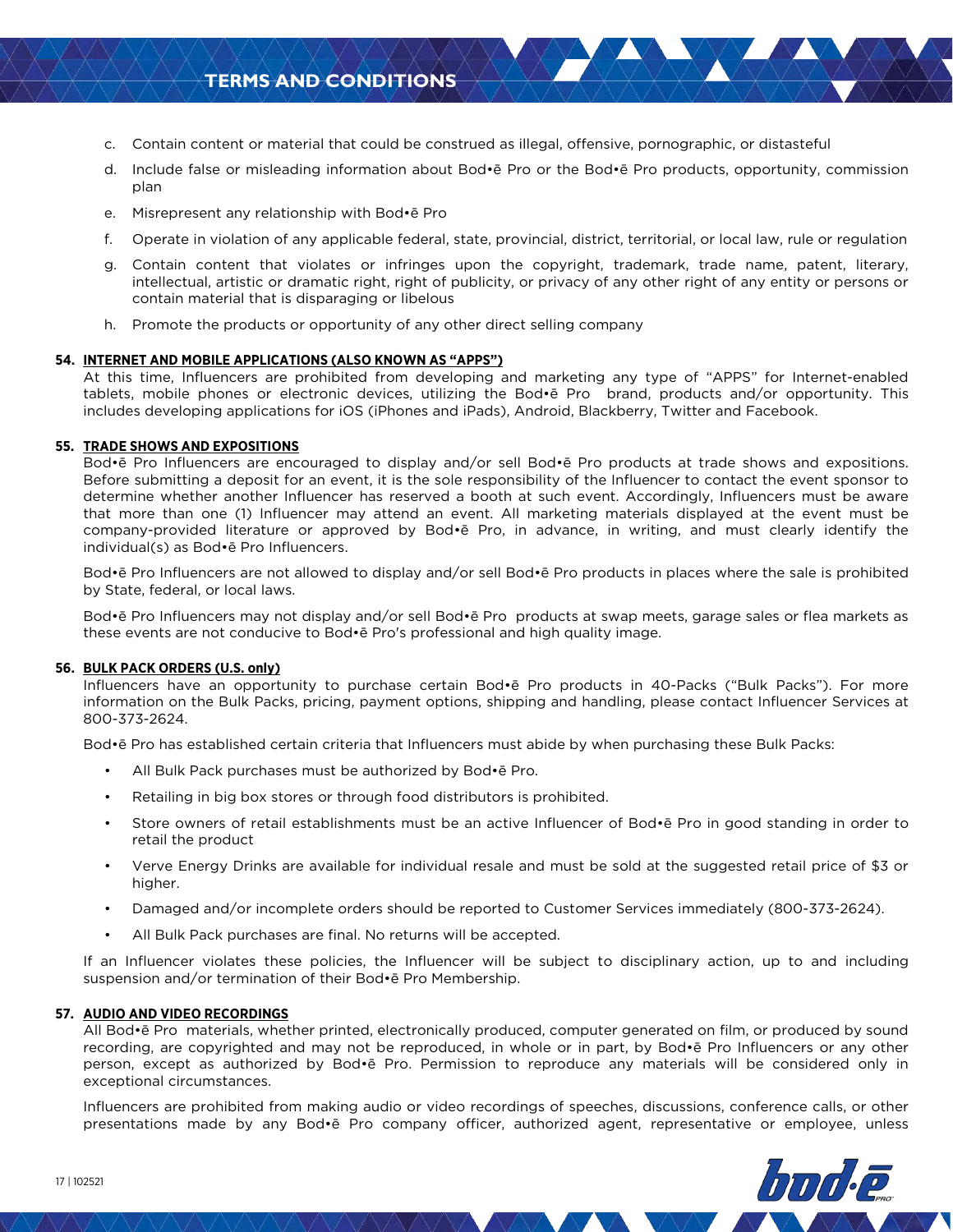specifically authorized in writing by a Bod•ē Pro company officer.

An Influencer may not produce, sell or distribute literature, films, electronic or computer generated print media, or sound recordings that are similar in nature to those produced, published and provided by Bod•ē Pro for its Influencers. Nor may an Influencer purchase, sell or distribute non-company materials, that imply or suggest that said materials originate from Bod•ē Pro.

#### **58. DISPLAY ADS**

Any display ads or trademark advertising copy, other than covered in the foregoing rules, must be submitted to Bod•ē Pro's Compliance Department and approved by Bod•ē Pro , in writing, prior to publication.

#### **59. MEDIA INQUIRIES**

Any inquiries by the media must be referred immediately to Bod•ē Pro at Compliance@BodePro.com. The purpose of this policy is to ensure an accurate and consistent public image. Bod•ē Pro Influencers may not act as spokespersons for Bod•ē Pro without prior written approval from Home Office.

#### **60. TELEPHONE/ONLINE DIRECTORY LISTINGS**

Influencers may list themselves in the white pages under "Bod•ē Pro" provided that the words "Independent Distributor" or "Independent Influencer" immediately precede or follow their name and/or telephone number.

Independent Distributor Independent Influencer 987 Right Street 555-4321

Bod•ē Pro Doe, John--Bod•ē Pro Doe, John 987 Right Street 555-4321

Yellow Pages. An Influencer is also permitted to place a pre-approved Bod•ē Pro advertisement in the yellow pages at the Influencer's expense. Bod•ē Pro suggests that these advertisements be placed in the Health and/or Nutrition products sections of the directory.

#### **61. LABELING AND PACKAGING**

Bod•ē Pro Influencers may not re-label, modify or re-package any Bod•ē Pro products, sales aids or Company provided materials under any circumstances.

#### **62. NON-USE OF SPEAKER AND CELEBRITY LIKENESS**

Bod•ē Pro Influencers are prohibited from recording, filming, taping or otherwise capturing or broadcasting in any form whatsoever any Speaker or Celebrity presentations or appearances at any event. Bod•ē Pro Influencers are prohibited from altering, modifying and/or transferring press releases and/or celebrity photos to benefit their personal advertising purposes. Bod•ē Pro Influencers are prohibited from using, reusing, broadcasting, displaying, reproducing, distributing and reprinting, in any form and through any media, the image or likeness in a photograph, videotape, film, digital medium, illustration or art work, the name, voice and biographical information of any Speaker or Celebrity, in which it may be construed as a celebrity endorsed product advertisement, unless otherwise approved in writing by Bod•ē Pro Nutrition Company.

Influencers found in violation of this policy will be suspended effective immediately. Influencers will be notified of the policy violation via e-mail and they will have forty-eight (48) hours to remove the non-compliant information from all web and Social Media postings and marketing materials. Failure to comply may result in termination of the Bod•ē Pro Membership.

#### **63. THIRD PARTY VENDORS**

As Bod•ē Pro continues to grow and the Bod•ē Pro brand continues to develop, it is imperative that Bod•ē Pro maintain full control of how everything associated with Bod•ē Pro is positioned in the marketplace. All Bod•ē Pro merchandise and the manner in which it is sold, is strictly controlled by Bod•ē Pro corporate office. Bod•ē Pro will address any unapproved Bod•ē Pro Influencer vendors as they are brought to the attention of Bod•ē Pro corporate.

**≫bodē PRC**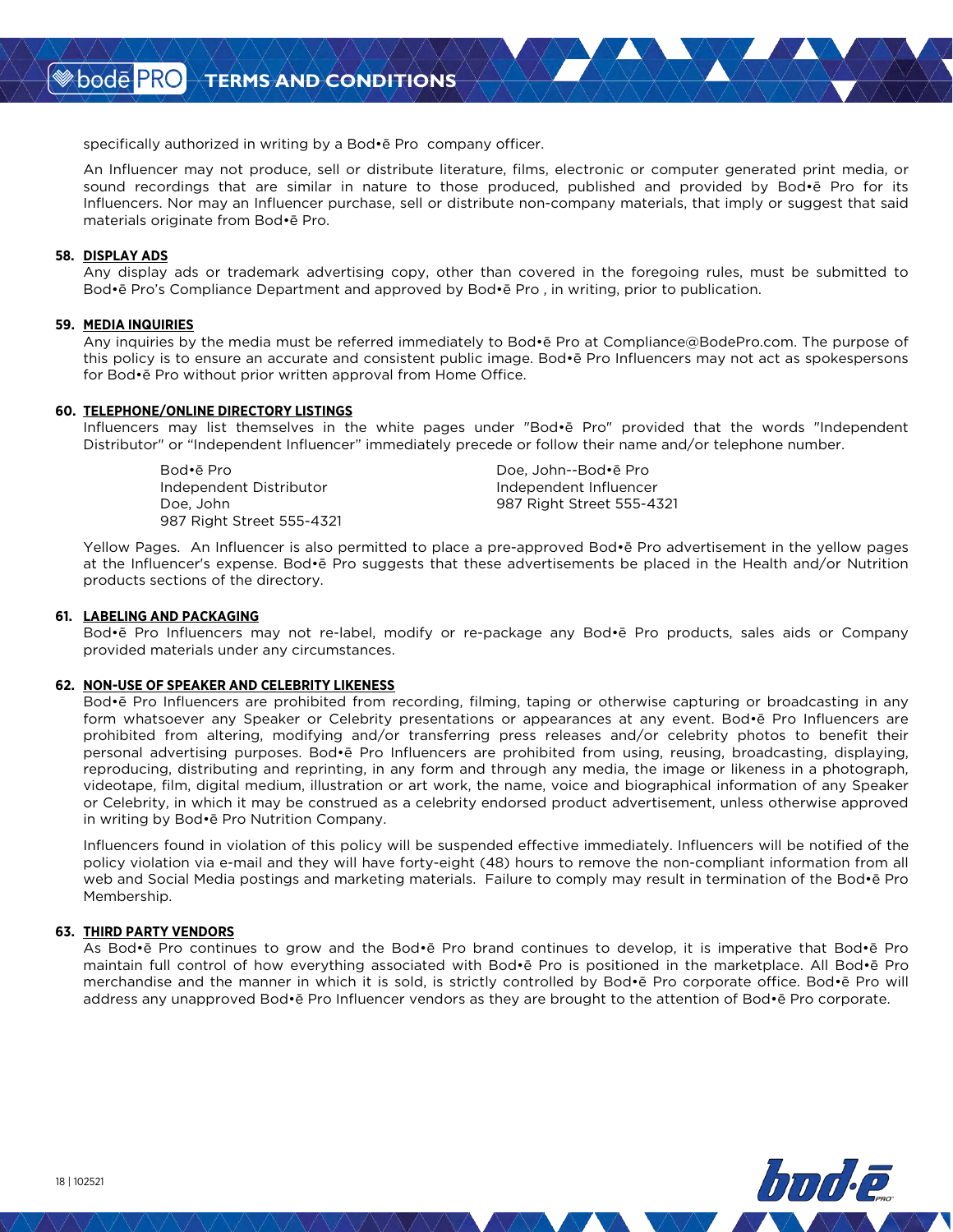# **ADDITIONAL POLICIES**

#### **64. AMENDMENTS**

In order to maintain a viable marketing program and to comply with changes in federal, state, jurisdictional, local laws or economic conditions, the Bod•ē Pro Influencer acknowledges that Bod•ē Pro may modify or amend Company policies or its Compensation Plan at any time. Such modification or change shall be binding on the Influencer, except for the Dispute Resolution Agreement contained herein. Any modification or change to the Dispute Resolution Agreement contained herein shall not apply to a dispute of which Bod•ē Pro has actual notice on the date of the modification or change. Any termination of the Dispute Resolution Agreement contained herein by Bod•ē Pro shall not become effective until ten (10) days after Bod•ē Pro gives notice of the termination to all Influencers, as provided below, or as to disputes which arose prior to the date of termination. All Influencers have a duty to keep current on policy and marketing changes. Receipt of notice of such changes shall be conclusively presumed when Bod•ē Pro has posted such changes on its Web site at BodePro.com.

#### **65. WAIVERS AND EXCEPTIONS**

Bod•ē Pro reserves the right to waive or make exceptions to any provision of these policies. However failure of Bod•ē Pro to exercise any rights in or make exceptions to the Terms and conditions, Influencer Agreement or Compensation Plan shall not constitute a waiver of Bod•ē Pro's right to demand compliance therewith. Waiver of any requirement or making an exception may only occur by express written waiver executed by an authorized officer of Bod•ē Pro. Any such waiver shall not constitute or operate as a waiver of any prior or subsequent breach of that term or any other terms or conditions.

#### **66. COMPLIANCE WITH APPLICABLE LAWS**

Bod•ē Pro is a family-oriented business that expects its Influencers to conduct themselves with the highest ethics and integrity. Each Influencer confirms that he or she has never been convicted of a felony, charged with any crime involving moral turpitude or violated any court order. If a question arises regarding the propriety of a Influencer's current or past conduct which might reflect negatively on Bod•ē Pro, or constitute a violation of Bod•ē Pro's terms and conditions, or present a potential danger to other Influencers or customers, Bod•ē Pro shall be notified immediately. Such notification should be in writing and include specific facts.

#### **67. NONDISPARAGEMENT**

During the term of a Bod•ē Pro Influencers Agreement and for a period of six (6) calendar months following the termination of such Agreement for any reason, a Bod•ē Pro Influencer shall not disparage other Bod•ē Pro Influencers, Bod•ē Pro's products, services, Rewards Program, or Bod•ē Pro's employees or officers to other Bod•ē Pro Influencers or third parties. "Disparage" shall mean making statements, whether true or false, that: (i) discredit or detract from the reputation of Bod•ē Pro, its products, services, Rewards Program, employees or Bod•ē Pro Influencers; or (2) that present any of the foregoing in a negative light. Any questions, suggestion or comments regarding these issues should be directed in writing to Bod•ē Pro's Corporate Offices only.

#### **68. INDEMNITY AGREEMENT**

In the conduct of Influencer business, each Influencer shall refrain from all conduct that might be illegal, or harmful to the reputation of Bod•ē Pro or its products, including but not limited to, conduct inconsistent with the public interest, that is discourteous, deceptive, misleading, unethical or immoral or any action that constitute such Influencer's breach of any of the terms of this Agreement. Each Influencer shall:

- 1. Hold harmless and indemnify Bod•ē Pro , its officers, directors, employees and agents for any claims, damages or liabilities arising out of Influencer's business practices, including such Influencer's breach of any terms of these Terms and conditions, and this Agreement. This indemnity specifically includes any attorneys' fees incurred by Bod•ē Pro as a result of the foregoing; and
- 2. Specifically authorize Bod•ē Pro to offset any such claims, costs, expenses, legal fees, damages or liabilities against any and all commissions payable to such Influencers. Influencers found to be engaged in unethical, deceptive or misleading practices can be subject to disciplinary action up to and including termination of their Membership.

#### **69. CORPORATE COMMUNICATION VIA E-MAIL AND TEXT**

By agreeing to these Terms and Conditions, you consent to Bod•ē Pro sending commercial e-mails related to your Bod•ē Pro business. You can withdraw your consent at any time, but keep in mind that certain informational e-mails are required as part of your Bod•ē Pro business. Bod•ē Pro will send you commercial text messages if you consent to receive marketing, autodialed text messages from Bod•ē Pro. Bod•ē Pro Alerts is our marketing text messaging

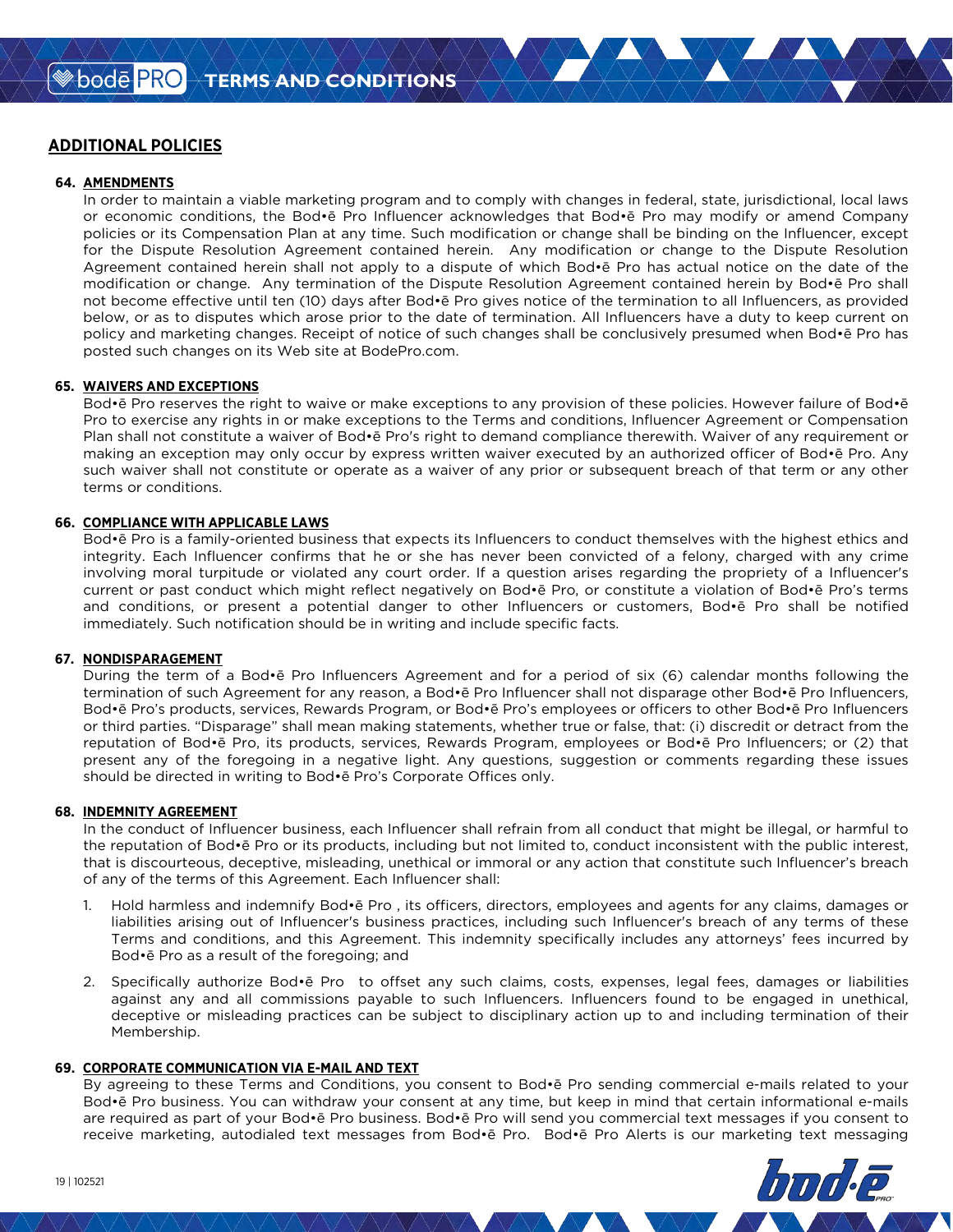program, which sends maximum 5 messages/week. Message and data rates may apply. Text STOP to opt-out. Contact 800-373-2624 for help.

#### **70. CUSTOMER PROGRAMS**

Bod•ē Pro rewards Customers and Influencers with complimentary "Loyalty Points" for each non-promotional product they purchase. These Loyalty Points can be redeemed for free products once specific thresholds have been met. Loyalty Points balances can be viewed and redeemed through a user's personal Back Office account. Loyalty purchases can only be redeemed once a user has accrued enough points to cover the entirety of a loyalty purchase.

Important information about the Loyalty Points Program:

- 1. Personal orders that are placed through the Bod•ē Pro Autoship program for both Customers and Influencers will provide double the loyalty points when compared to single retail purchases.
- 2. Promotional packs which are sold at a discounted price will not grant loyalty points.
- 3. A Customer or Influencer must have the entire amount of points required to claim a loyalty product. The various Loyalty Points required to redeem for free products can be found in a user's Back Office account on the Loyalty Program page.
- 4. Tax, duties, and shipping are required and cannot be covered by using Loyalty Points.
- 5. Once a Customer or Influencer reaches 2000 or more Loyalty Points on their current balance, they will not accrue any additional points until the balance drops below 2000. Please note that a Customer or Influencer is not limited to banking more than 2000 Loyalty Points at once, but all future orders will not accrue additional loyalty points until a user redeems enough points to drop below the maximum threshold.
- 6. Loyalty Points expire after one year of accrual.
- 7. Loyalty products carry no organizational points, provide no retail profit, and do not create additional loyalty points when redeemed.
- 8. Returned or canceled orders will cause Loyalty Points from the order to be deducted.
- 9. An account which is not in good standing cannot redeem loyalty products.
- 10. Loyalty Points carry no cash value.

Additional information for Influencers:

- Influencers can only earn points on their personal orders. Downline orders will not earn Loyalty Points.
- Influencers will also earn double points for all personal Autoship orders when compared to single retail purchases.

Additional information for Customers:

• When an existing Customer enrolls a new customer and the new customer makes a purchase within thirty (30) days of enrolling, the enrolling Customer will receive a one-time Loyalty Points match equal to the original points of the new customer's first order.

In addition to our Loyalty Program, we will also provide each customer a personalized website that is linked to their individual customer code. This allows all customers to personally share the products with others and get credit for those referrals.

This personalized website allows customers to refer other customers as well as:

- Access to the Bod•ē Pro line of wellness products.
- Choose to participate in the Auto-delivery Program.

Commissions on orders will be paid to your Enroller as long as the Enroller is qualified to earn bonuses according to the Bod•ē Pro Compensation Plan.

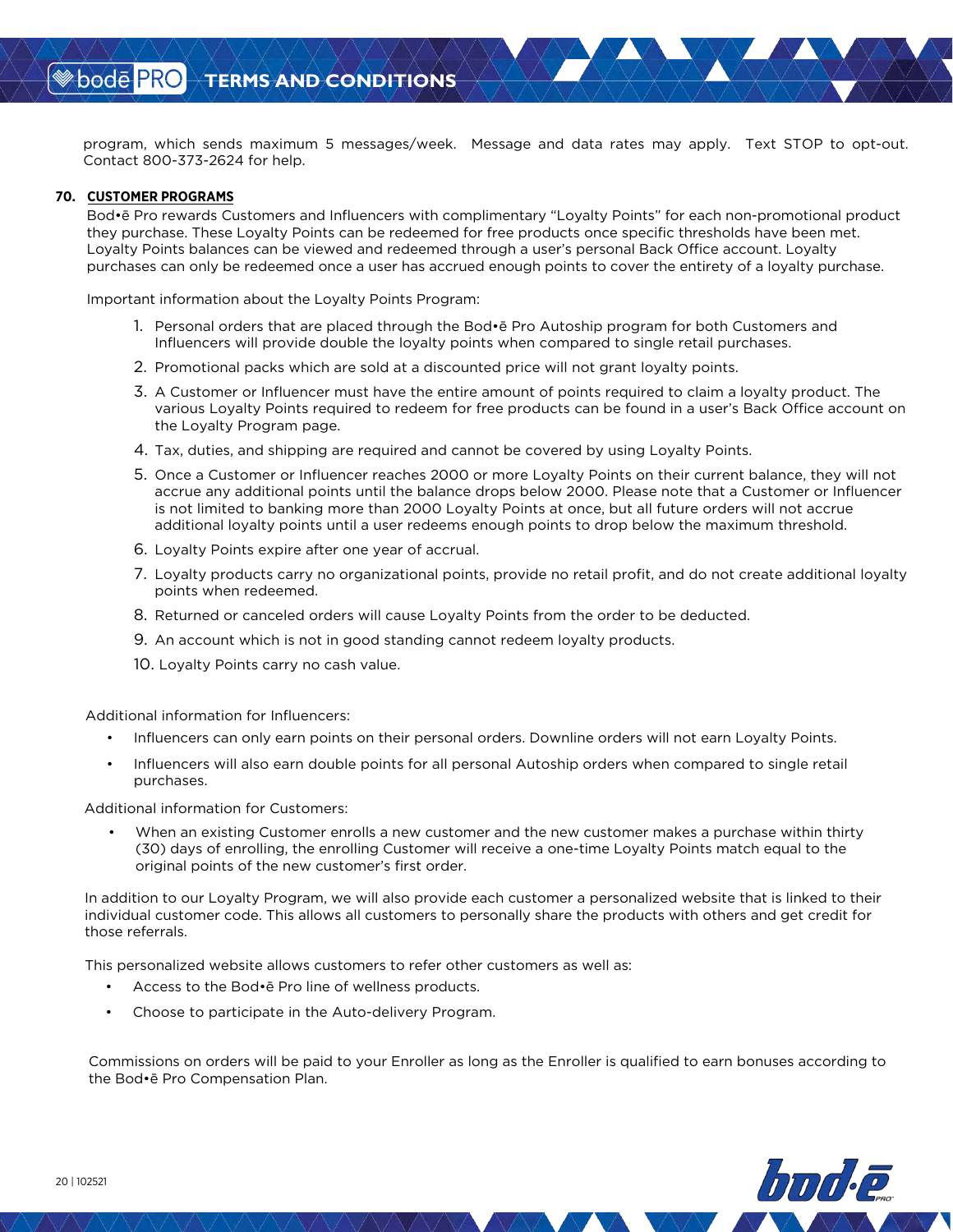Customers can elect to participate in the Bod•ē Pro Rewards Program at any time by upgrading to Influencer status.

To upgrade to Influencer status, a Customer must:

- 1. Purchase the Influencer business starter package including marketing tools for a one-time cost of \$29.95.
- 2. Agree to the Company's terms and conditions.

As a Customer or Influencer of Bod•ē Pro, you agree to abide by Bod•ē Pro's terms and conditions as incorporated herein.

### **71. DISPUTE RESOLUTION AGREEMENT / WAIVER OF JURY TRIAL**

If a dispute arises between or among Bode Pro, its Influencers, officers, employees, distributors or vendors arising from or relating in any way to this agreement, their relationship with Bode Pro (contractual or otherwise), or the purchase or sale of any products or services sold by Bode Pro, the parties agree to attempt in good faith to resolve any such dispute in an amicable and mutually satisfactory manner.

IN THE EVENT SUCH EFFORTS ARE UNSUCCESSFUL FOR ANY REASON THE PARTIES SPECIFICALLY AGREE THAT IN ORDER TO PROMOTE TO THE FULLEST EXTENT REASONABLY POSSIBLE A MUTUALLY AMICABLE RESOLUTION OF THE DISPUTE IN A TIMELY, EFFICIENT AND COST-EFFECTIVE MANNER, THEY WILL WAIVE THEIR RESPECTIVE RIGHTS TO A TRIAL BY JURY AND SETTLE THEIR DISPUTE SOLELY BY SUBMITTING THE CONTROVERSY TO BINDING ARBITRATION IN ACCORDANCE WITH THE COMMERCIAL RULES OF THE AMERICAN ARBITRATION ASSOCIATION ("A.A.A.")

THEN IN EFFECT, EXCEPT THAT (i) ALL PARTIES SHALL BE ENTITLED TO ALL DISCOVERY RIGHTS ALLOWED UNDER THE FEDERAL RULES OF CIVIL PROCEDURE. The arbitration shall occur in Maricopa County, Arizona, U.S.A.

The Parties shall attempt to select a mutually agreeable arbitrator from A.A.A.'s Panel of Arbitrators. If an arbitrator is not selected by agreement within ten (10) days of the first written notice of intent to mediate/arbitrate, a mediator/arbitrator shall be selected in accordance with the Commercial Rules of the A.A.A.

The Arbitration shall be governed by the Federal Arbitration Act, 9 U.S.C. §1 et. seq., and the judgment upon the award rendered by the arbitrator may be entered by any court having jurisdiction to enter the judgment. Either Party may elect to participate in the arbitration telephonically. Any substantive or procedural rights other than the enforceability of this Dispute Resolution Policy shall be governed by Arizona law, without regards to Arizona's conflict of laws principles.

The Parties agree that any arbitration proceeding will be conducted on an individual, not a class-wide, basis, and that any proceeding between the Parties may not be consolidated with another proceeding between one of the Parties and any other entity or person. THE PARTIES SPECIFICALLY WAIVE ANY RIGHT TO CLASS-WIDE TREATMENT OF ANY CLAIM COVERED BY THIS DISPUTE RESOLUTION POLICY.

The Parties further expressly agree that (i) the arbitrator shall only reach his decision by applying strict rules of law to the facts, (ii) the arbitration shall be conducted in the English language, in Maricopa County, Arizona, (iii) the Party in whose favor the arbitration award is rendered shall be entitled to recover all costs and expenses of the arbitration including, but not limited to, attorneys' fees, expert or other professional fees, and the cost and expense of administration of the arbitration proceedings, and any costs and attorney's fees incurred in executing on or enforcing the arbitration award, and (iv) the arbitral award shall be issued in Maricopa County, Arizona, U.S.A.

The Parties, AAA, and the arbitrator shall maintain the confidentiality of the entire arbitration process and may not disclose to any other person not directly involved in the arbitration process: (i) the substance of, or basis for, the controversy, dispute, or claim; (ii) the content of any testimony or other evidence presented at an arbitration hearing or obtained through discovery in the arbitration; or (iii) the terms or amount of any arbitration award. AAA and the arbitrator shall have the authority to make appropriate rulings to safeguard confidentiality, unless the law provides to the contrary.

**Nothing in the arbitration provision prohibits either party from obtaining a temporary injunction, preliminary injunction, or other equitable relief available to safeguard and protect the party's interests prior to, during or following the filing of any arbitration or other proceeding, or pending the rendition of a decision or award in connection with an arbitration or other proceeding. The arbitrator(s) will have the authority to continue injunctive relief and to enter a permanent order granting such relief.**

**<sup>◈</sup>bodē PRO**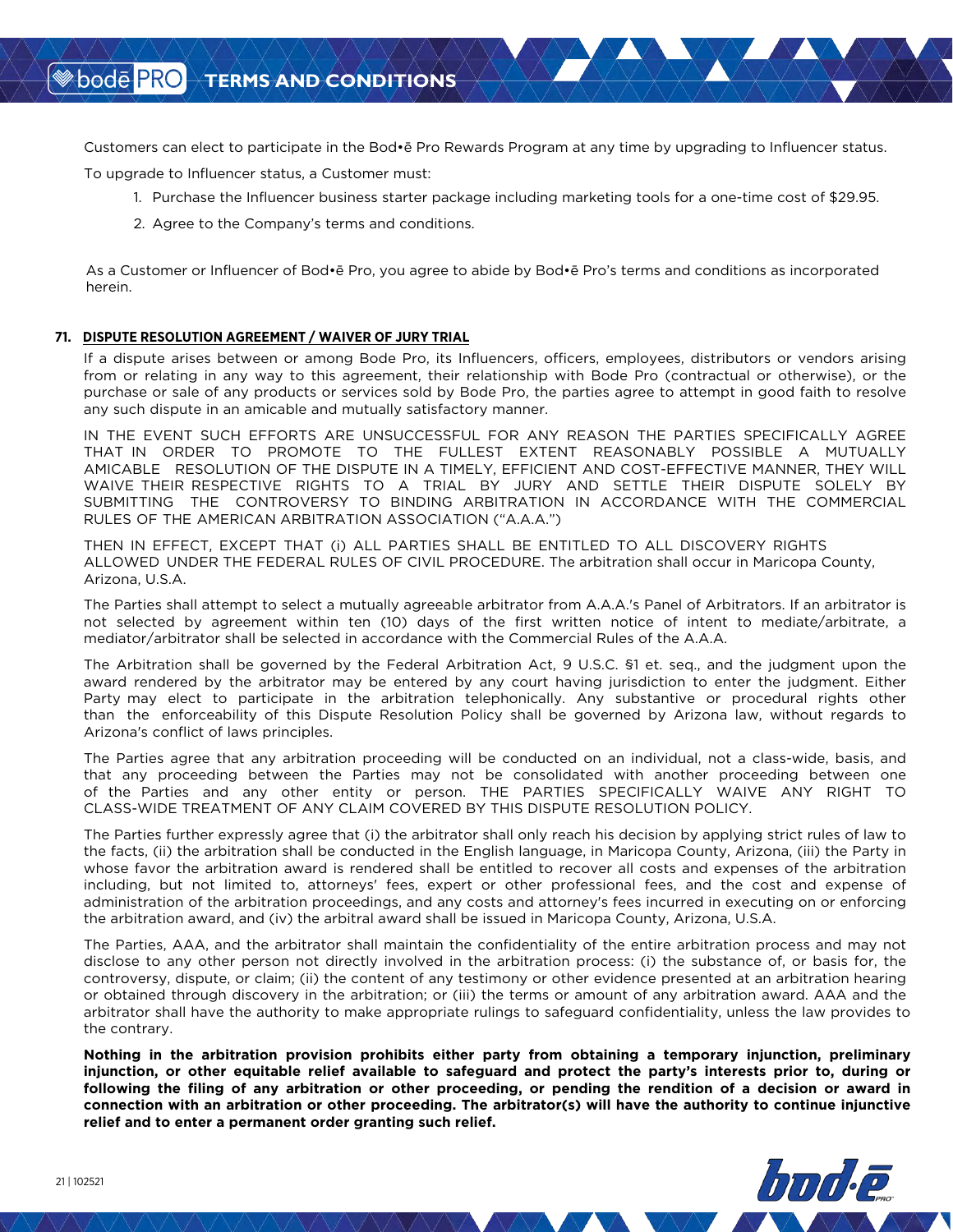**If you do not wish to be bound by the arbitration provisions herein, you must notify Bod•ē Pro in writing 30 days from the date of acceptance of the agreement, or revision of this Dispute Resolution Agreement, by email at compliance@BodePro.com or by mail to Bod•ē Pro at 7343 E. Scottsdale Mall, Suite 3001, Scottsdale, AZ 85251. By opting out, your membership will be changed from an Influencer to a Customer, which will still allow you to purchase Bod•ē Pro's products.**

**If a current or former Influencer breaches any of his/her/its obligations contained in the Application terms or Policies, the applicable post-cancellation restrictions will be extended by and tolled for the length of time that the current or former Influencer is in breach.**

### **72. POLICIES AND PROVISIONS SEVERABLE**

If any provision of these policies (T & Cs), in its current form or as may be amended, is found to be invalid, or unenforceable for any reason, only the invalid portion(s) of the provisions shall be severed and the remaining terms and provisions shall remain in full force and effect and shall be construed as if such invalid, or unenforceable provision never compromised a part of these Policies (T & Cs).

# **CONTACT DETAILS**

| United States and Canada            | Returns address (United States) |
|-------------------------------------|---------------------------------|
| 7343 E. Scottsdale Mall, Suite 3001 | BodePro Returns                 |
| Scottsdale, AZ 85251                | 1250 N Fairway Drive            |
| Phone: 1-800-577-0777               | Bldg B Suite # 103              |
| Facsimile: 1-888-314-9827           | Avondale, AZ 85323              |
| E-mail: customersupport@bodepro.com |                                 |